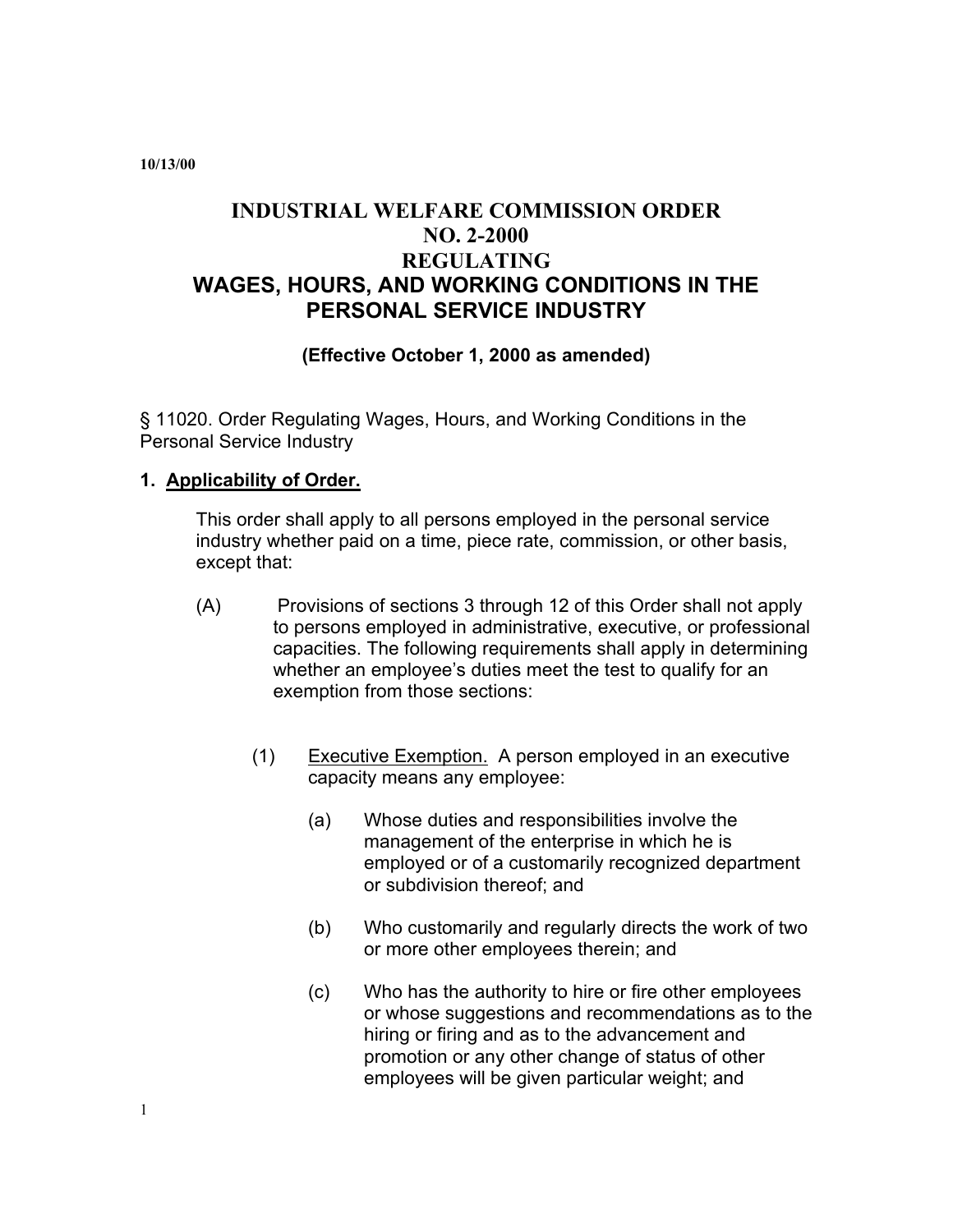- (d) Who customarily and regularly exercises discretion and independent judgment; and
- (e) Who is primarily engaged in duties which meet the test of the exemption. The activities constituting exempt work and non-exempt work shall be construed in the same manner as such items are construed in the following regulations under the Fair Labor Standards Act effective as of the date of this order 29 C.F.R. §§ 541.102, 541.104-111, 541.115-116. Exempt work shall include, for example, all work that is directly and closely related to exempt work and work which is properly viewed as a means for carrying out exempt functions. The work actually performed by the employee during the course of the work week must, first and foremost, be examined and the amount of time the employee spends on such work, together with the employer's realistic expectations and the realistic requirements of the job, shall be considered in determining whether the employee satisfies this requirement.
- (f) Such an employee must also earn a monthly salary equivalent to no less than two times the state minimum wage for full-time employment. Full-time employment is defined in Labor Code § 515(c) as 40 hours per week.
- (2) Administrative Exemption. A person employed in an administrative capacity means any employee:
- (a) Whose duties and responsibilities involve either:
	- (1) The performance of office or non-manual work directly related to management policies or general business operations of his employer or his employer's customers, or
	- (2) The performance of functions in the administration of a school system, or educational establishment or institution, or of a department of subdivision thereof, in work directly related to the academic instruction or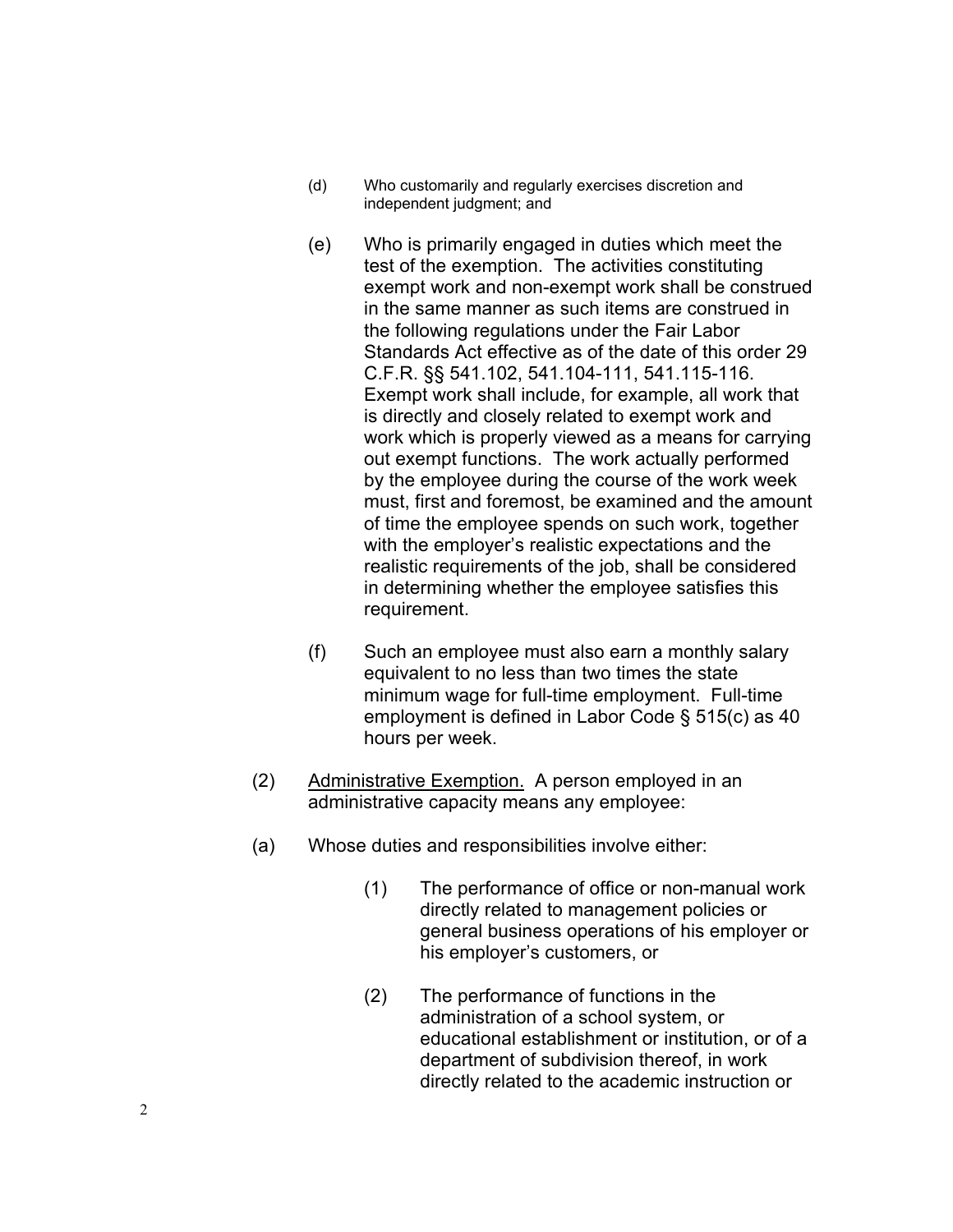training carried on therein; and

- (b) Who customarily and regularly exercises discretion and independent judgment; and
- $(c)(1)$ Who regularly and directly assists a proprietor, or an employee employed in a bona fide executive or administrative capacity (as such terms are defined for purposes of this section), or
	- (2) who performs under only general supervision work along specialized or technical lines requiring special training, experience, or knowledge, or
	- (3) who executes under only general supervision special assignments and tasks, and
- (d) Who is primarily engaged in duties which meet the test of the exemption. The activities constituting exempt work and non-exempt work shall be construed in the same manner as such terms are construed in the following regulations under the Fair Labor Standards Act effective as of the date of this order 29 C.F.R. §§ 541.201-205, 541.207-208, 541.210, 541.215. Exempt work shall include, for example, all work that is directly and closely related to exempt work and work which is properly viewed as a means for carrying out exempt functions. The work actually performed by the employee during the course of the work week must, first and foremost, be examined and the amount of time the employee spends on such work, together with the employer's realistic expectations and the realistic requirements of the job, shall be considered in determining whether the employee satisfies this requirement.
- (e) Such employee must also earn a monthly salary equivalent to no less than two times the state minimum wage for full-time employment. Full –time employment is defined in Labor Code § 515(c) as 40 hours per week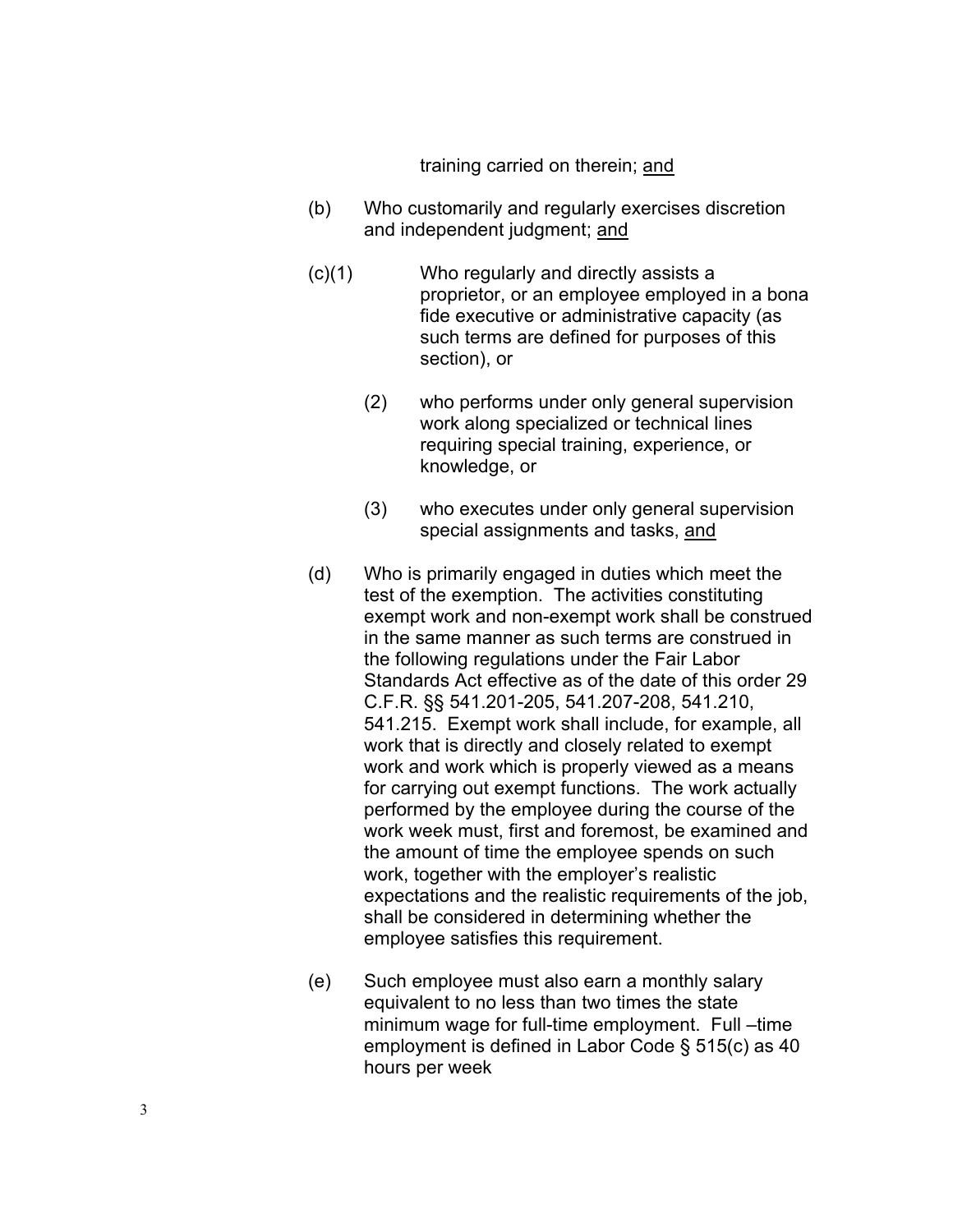- (3) Professional Exemption. A person employed in a professional capacity means any employee who meets all of the following requirements:
	- (a)(1)Who is licensed or certified by the State of California and is primarily engaged in the practice of one of the following recognized professions: law, medicine, dentistry, optometry, architecture, engineering, teaching, or accounting; or
	- (2) Who is primarily engaged in an occupation commonly recognized as a learned or artistic profession. For the purposes of this subsection, "learned or artistic profession" means an employee who is primarily engaged in the performance of:
		- (i) Work requiring knowledge of an advanced type in a field or science or learning customarily acquired by a prolonged course of specialized intellectual instruction and study, as distinguished from a general academic education and from an apprenticeship, and from training in the performance of routine mental, manual, or physical processes, or work that is an essential part of or necessarily incident to any of the above work; or
		- (ii) Work that is original and creative in character in a recognized field of artistic endeavor (as opposed to work which can be produced by a person endowed with general manual or intellectual ability and training), and the result of which depends primarily on the invention, imagination, or talent of the employee or work that is an essential part of or necessarily incident to any of the above work; and
		- (iii) Whose work is predominantly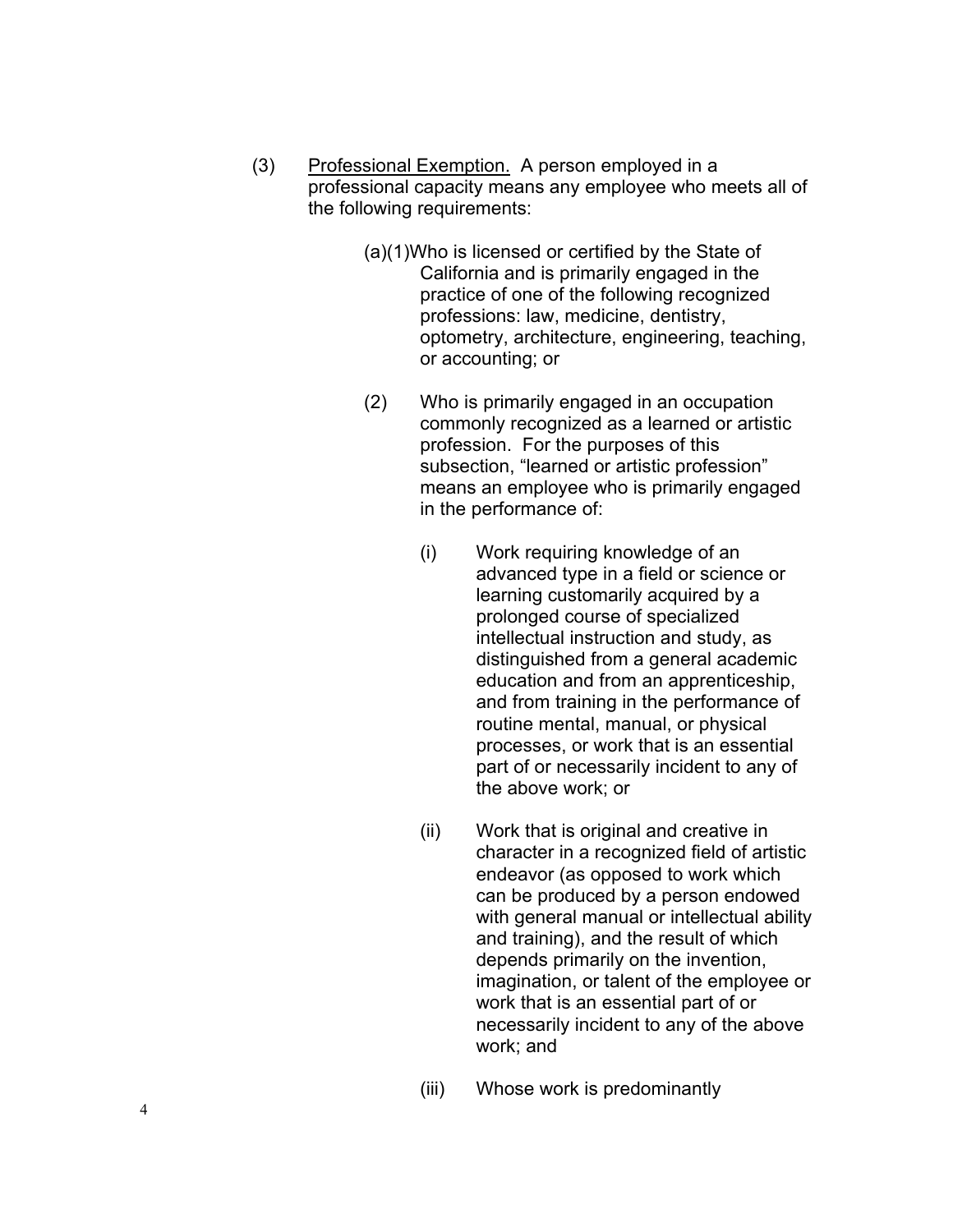intellectual and varied in character (as opposed to routine mental, manual, mechanical, or physical work) and is of such character that the output produced or the result accomplished cannot be standardized in relation to a given period of time.

- (b) Who customarily and regularly exercises discretion and independent judgment in the performance of duties set forth in paragraph (a).
- (c) Who earns a monthly salary equivalent to no less than two times the state minimum wage for full-time employment. Full-time employment is defined in Labor Code §515 (c) as 40 hours per week.
- (d) Subsection (a)(2) above is intended to be construed in accordance with the following provisions of federal law as they existed as of the date of this Wage Order: 29 C.F.R. §§ 541.207, 541.301(a)-(d), 541.302, 541.306, 541.307, 541.308, and 541.310.
- (e) Notwithstanding the provisions of this subsection, pharmacists employed to engage in the practice of pharmacy, and registered nurses employed to engage in the practice of nursing, shall not be considered exempt professional employees, nor shall they be considered exempt from coverage for the purposes of this subsection unless they individually meet the criteria established for exemption as executive or administrative employees.
- (f) Subsection (e) above, shall not apply to the following advanced practice nurses:
	- (1) Certified nurse midwives who are primarily engaged in performing duties for which certification is required pursuant to Article 2.5 (commencing with Section 2746) of Chapter 6 of Division 2 of the Business and Professions Code.
	- (2) Certified nurse anesthetists who are primarily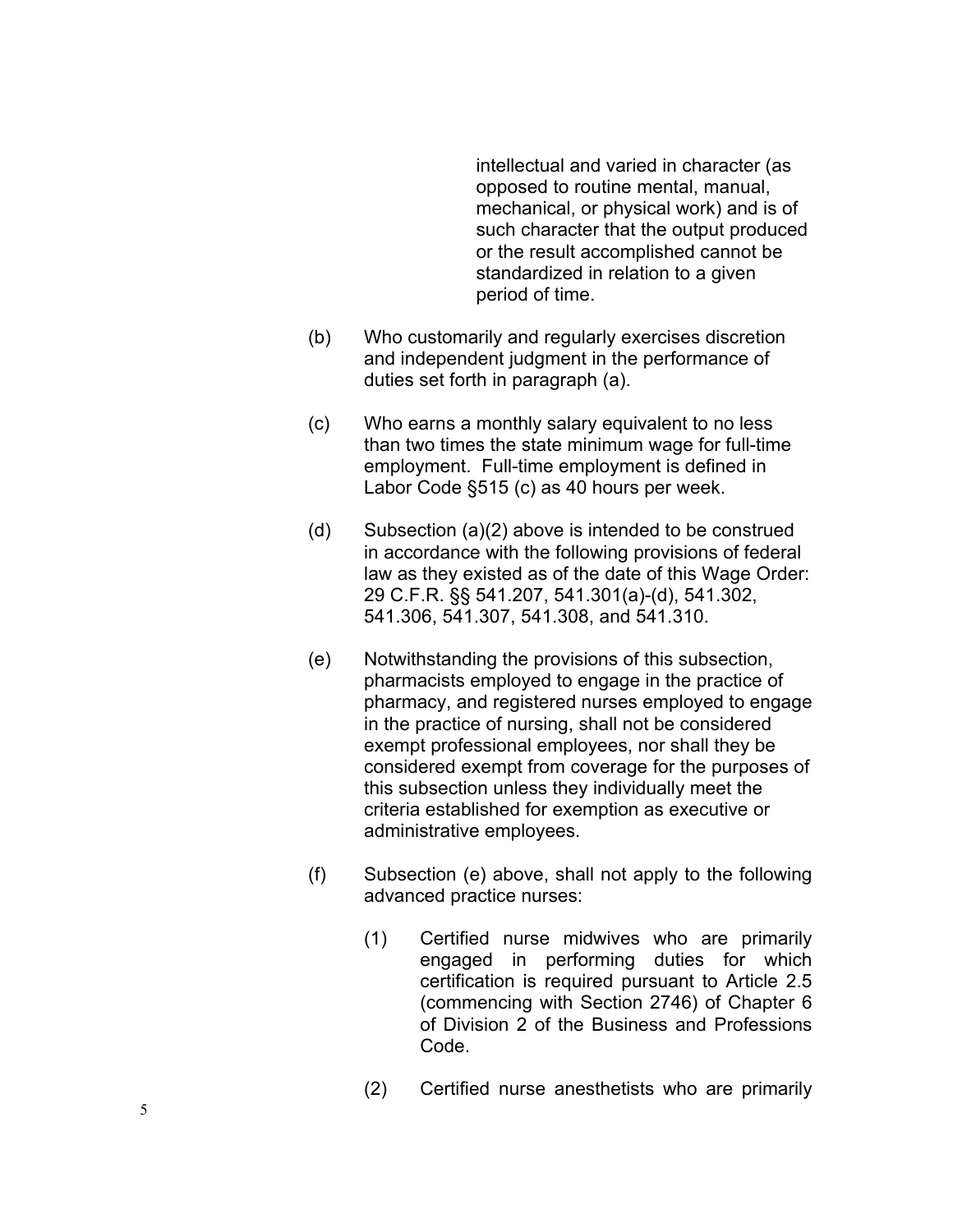engaged in performing duties for which certification is required pursuant to Article 7 (commencing with Section 2825) of Chapter 6 of Division 2 of the Business and Professions Code.

- (3) Certified nurse practitioners who are primarily engaged in performing duties for which certification is required pursuant to Article 8 (commencing with Section 2834) of Chapter 6 of Division 2 of the Business and Professions Code.
- (4) Nothing in this paragraph shall exempt the occupations set forth in subparagraphs (1), (2), and (3) from meeting the requirements of subsection 1(A)(3)(a)-(c), above.
- the computer software field shall be exempt, if all of (g) Except as provided in subsection (h), an employee in the following apply:
	- (1) The employee is primarily engaged in work that is intellectual or creative and that requires the exercise of discretion and independent judgment, and the employee is primarily engaged in duties that consist of one or more of the following:
		- (i) The application of systems analysis techniques and procedures, including consulting with users, to determine hardware, software, or system functional specifications.
		- (ii) The design, development, documentation, analysis, creation, testing, or modification of computer systems or programs, including prototypes, based on and related to, user or system design specifications.
		- (iii) The documentation, testing, creation, or modification of computer programs related to the design of software or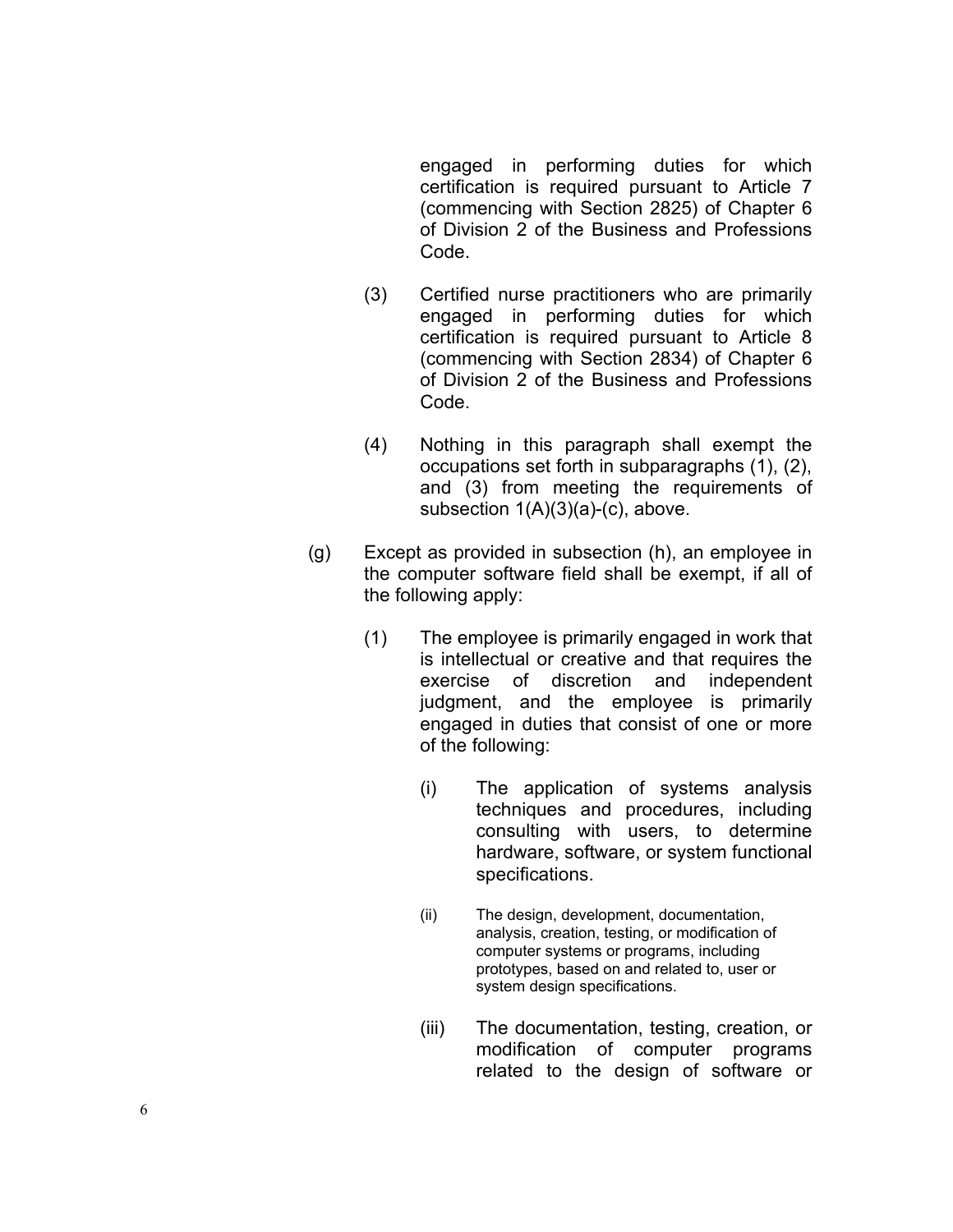hardware for computer operating systems.

- (2) The employee is highly skilled and is proficient in the theoretical and practical application of highly specialized information to computer systems analysis, programming, and software engineering. A job title shall not be determinative of the applicability of this exemption.
- (3) The employee's hourly rate of pay is not less than forty-one dollars (\$41.00). The Division of Labor Statistics and Research shall adjust this pay rate on October 1 of each year to be effective on January 1 of the following year by an amount equal to the percentage increase in the California Consumer Price Index for Urban Wage Earners and Clerical Workers.
- (h) The exemption provided in subsection (g) does not apply to an employee if any of the following apply:
	- $(1)$  The employee is a trainee or employee in an entrylevel position who is learning to become proficient in the theoretical and practical application of highly specialized information to computer systems analysis, programming, and software engineering.
	- (2) The employee is in a computer-related occupation but has not attained the level of skill and expertise necessary to work independently and without close supervision.
	- (3) The employee is engaged in the operation of computers or in the manufacture, repair, or maintenance of computer hardware and related equipment.
	- (4) The employee is an engineer, drafter, machinist, or other professional whose work is highly dependent upon or facilitated by the use of computers and computer software programs and who is skilled in computer-aided design software, including CAD/CAM, but who is not in a computer systems analysis or programming occupation.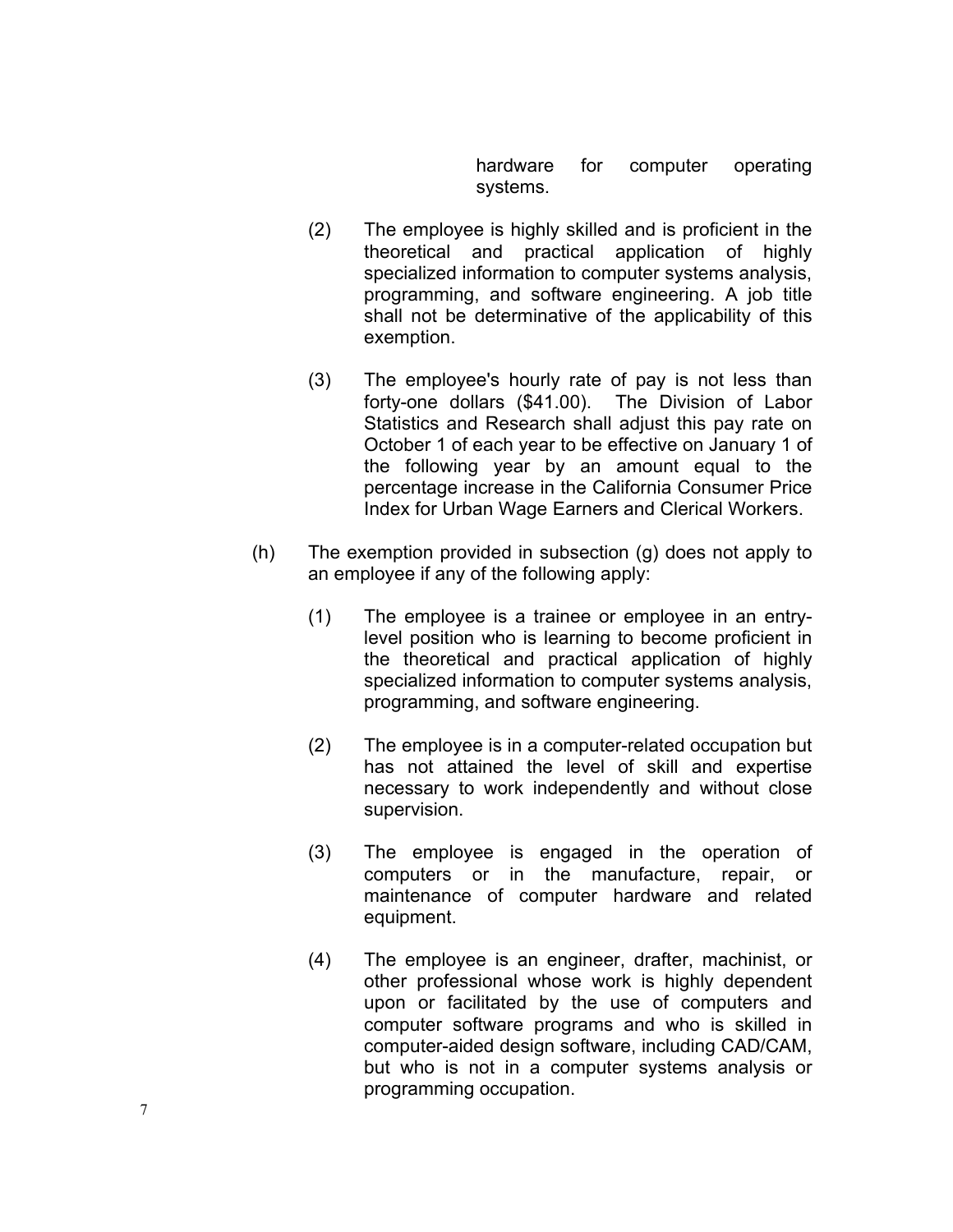- $(5)$ The employee is a writer engaged in writing material, including box labels, product descriptions, documentation, promotional material, setup and installation instructions, and other similar written information, either for print or for on screen media or who writes or provides content material intended to be read by customers, subscribers, or visitors to computer-related media such as the World Wide Web or CD-ROMs.
- $(6)$ The employee is engaged in any of the activities set forth in subsection (g) for the purpose of creating imagery for effects used in the motion picture, television, or theatrical industry.
- (B) The provisions of this Order shall not apply to employees directly employed by the State or any county, incorporated city or town or other municipal corporation, or to outside salespersons.
- (C) Provisions of this Order shall not apply to any individual who is the parent, spouse, child, or legally adopted child or the employer.
- (D) Effective January 1, 2001, the provisions of this Order shall not apply to any individual participating in a national service program, such as AmeriCorps, carried out using assistance provided under Section 12571 of Title 42 of the United States Code. (See Stats. 2000, ch. 365, amending Labor Code § 1171.)

### **2. Definitions.**

- (A) "Commission" means the Industrial Welfare Commission of the State of California.
- (B) "Division" means the Division of Labor Standards Enforcement of the State of California.
- (C) "Personal Service Industry" means any industry, business, or establishment operated for the purpose of rendering, directly or indirectly, any service, operation, or process used or useful in the care, cleansing, or beautification of the body, skin, nails, or hair, or in the enhancement of personal appearance or health, including but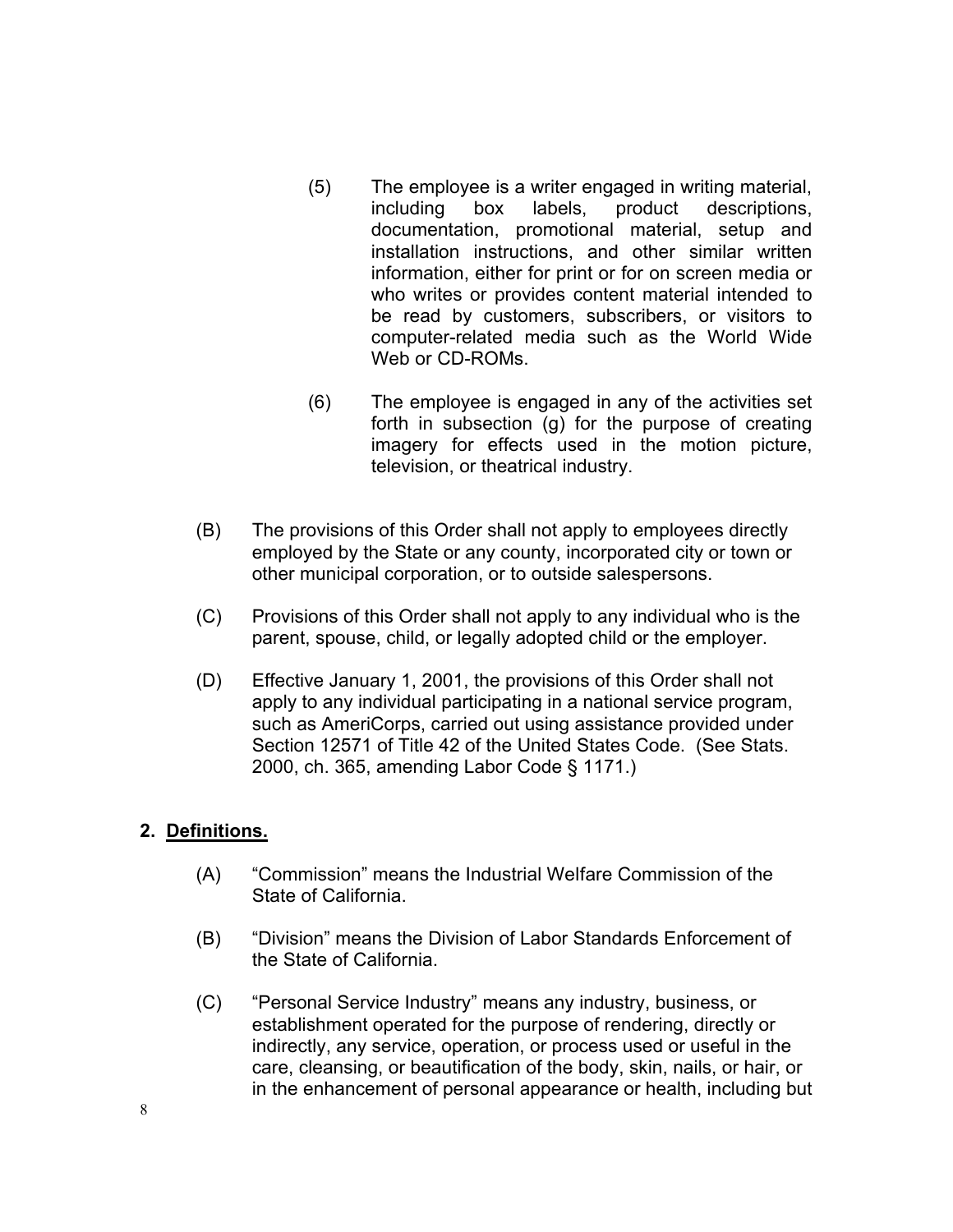not limited to, beauty salons, schools of beauty culture offering beauty care to the public for a fee, barber shops, bath and massage parlors, physical conditioning, weight control salons, health clubs, and mortuaries.

- (D) An "alternative workweek schedule" means any regularly scheduled workweek requiring an employee to work more than eight (8) hours in a 24-hour period.
- (E) "Employ" means to engage, suffer, or permit to work.
- (F) "Employee" means any person employed by an employer, and includes any lessee who is charged rent, or who pays rent for a chair, booth, or space, and
	- (1)who does not use his or her own funds to purchase requisite supplies, and
	- (2)who does not maintain an appointment book separate and distinct from that of the establishment in which the space is located, and
	- (3)who does not have a business license where applicable.
- (G) "Employer" means any person as defined in Section 18 of the Labor Code, who directly or indirectly, or through an agent or any other person, employs or exercises control over the wages, hours, or working conditions of any person.
- (H) "Hours worked" means the time during which an employee is subject to the control of an employer, and includes all the time the employee is suffered or permitted to work, whether or not required to do so.
- (I) "Minor" means, for the purpose of this Order, any person under the age of eighteen (18) years.
- (J) "Outside Salesperson" means any person, 18 years if age or over, who customarily and regularly works more than half the working time away from the employer's place of business selling tangible or intangible items or obtaining orders or contracts for products, services or use of facilities.
- $(K)$  "Primarily" as used in section 1, Applicability, means more than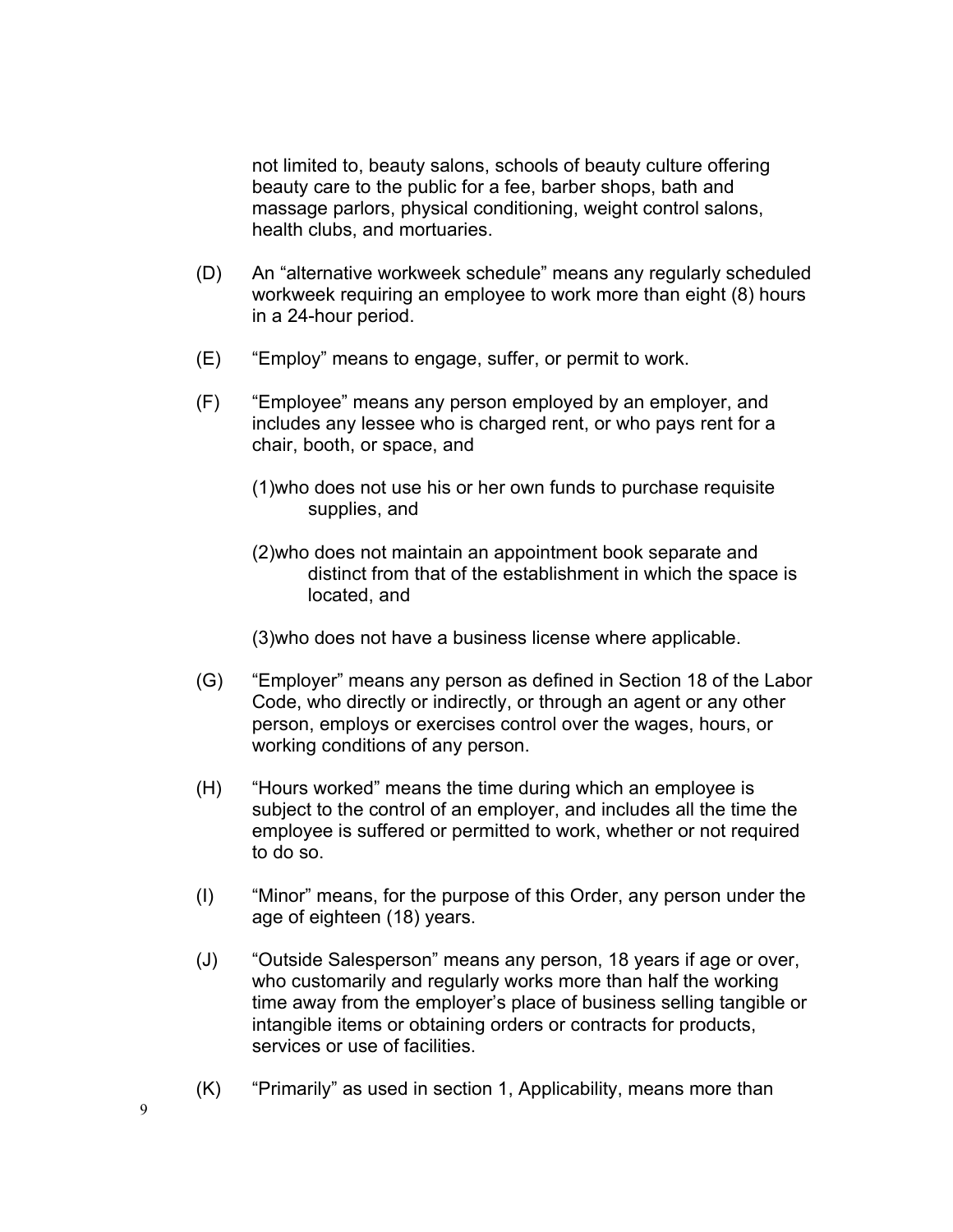one-half the employee's work time.

- (L) "Shift" means designated hours of work by an employee, with a designated beginning time and ending time.
- (M) "Split shift" means a work schedule which is interrupted by non-paid non-working periods established by the employer, other than bona fide rest or meal periods.
- (N) "Teaching" means, for the purpose of section 1 of this Order, the profession of teaching under a certificate from the Commission for Teacher Preparation and Licensing or teaching in an accredited college or university.
- $(O)$ "Wages" (See California Labor Code, section 200)
- (P) "Workday" and "day" means any consecutive 24-hour period beginning at the same time each calendar day.
- (Q) "Workweek" and "week" means any seven (7) consecutive days, starting with the same calendar day each week. "Workweek" is a fixed and regularly recurring period of 168 hours, seven (7) consecutive 24-hour periods.

### **3. Hours and Days of Work.**

Daily Overtime- General Provisions

- (A) The following overtime provisions are applicable to employees eighteen (18) years of age or over and to employees sixteen (16) or seventeen (17) years of age who are not required by law to attend school and are not otherwise prohibited by law from engaging in the subject work. Such employees shall not be employed more than eight (8) hours in any workday or more than forty (40) hours in any workweek unless the employee receives one and one-half  $(1 \frac{1}{2})$ times such employee's regular rate of pay for all hours worked over forty (40) hours in the workweek. Eight (8) hours of labor constitutes a day's work. Employment beyond eight (8) hours in any workday or more than six (6) days in any workweek is permissible provided the employee is compensated for such overtime at not less than:
	- (1) One and one-half (1  $\frac{1}{2}$ ) times the employee's regular rate of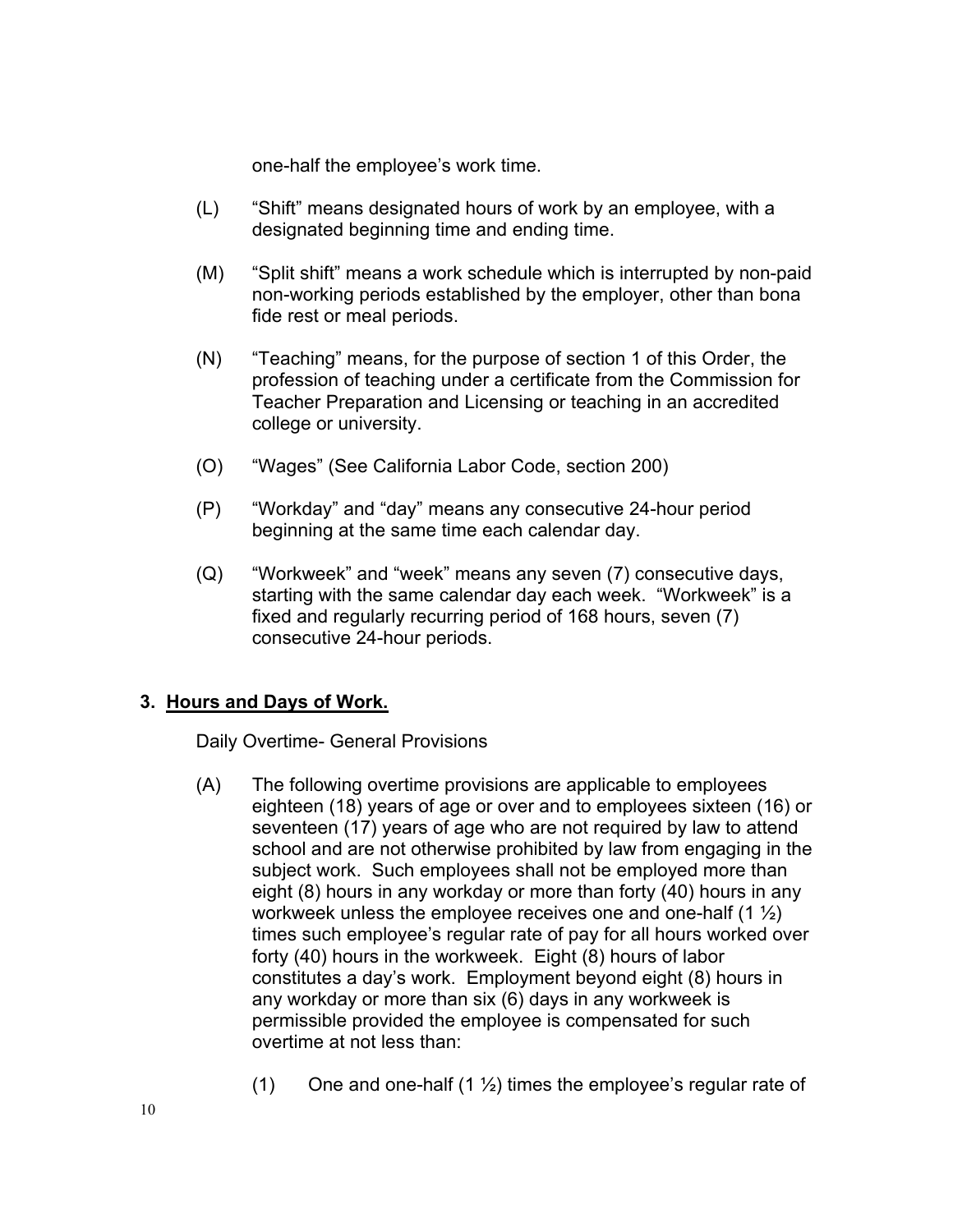pay for all hours worked in excess of eight (8) hours up to and including twelve (12) hours in any workday, and for the first eight (8) hours worked on the seventh  $(7<sup>th</sup>)$  consecutive day of work in a workweek; and

- (2) Double the employee's regular rate of pay for all hours worked in excess of twelve (12) hours in any workday and for all hours worked in excess of eight (8) hours on the seventh  $(7<sup>th</sup>)$  consecutive day of work in a workweek.
- (3) The overtime rate of compensation required to be paid to a nonexempt full-time salaried employee shall be computed by using the employee's regular hourly salary as one fortieth (1/40) of the employee's weekly salary.

#### Alternative Workweeks

- (B1) No employer shall be deemed to have violated the daily overtime provisions by instituting, pursuant to the election procedures set forth in this wage order, a regularly scheduled alternative workweek schedule of not more than ten (10) hours per day within a forty (40) hour workweek without the payment of an overtime rate of compensation. All work performed in any workday beyond the schedule established by the agreement up to twelve (12) hours a day or beyond forty (40) hours per week shall be paid at one and one-half  $(1 \frac{1}{2})$  times the employee's regular rate of pay. All work performed in excess of twelve (12) hours per day and any work in excess of eight (8) hours on those days worked beyond the regularly scheduled number of workdays established by the alternative workweek agreement shall be paid at double the employee's regular rate of pay. Any alternative workweek agreement adopted pursuant to this section shall provide for not less than four (4) hours of work in any shift. Nothing in this section shall prohibit an employer, at the request of the employee, to substitute one day of work for another day of the same length in the shift provided by the alternative workweek agreement on an occasional basis to meet the personal needs of the employee without the payment of overtime. No hours paid at either one and one-half  $(1 \frac{1}{2})$  or double the regular rate of pay shall be included in determining when forty (40) hours have been worked for the purpose of computing overtime compensation.
	- (1) Any agreement adopted pursuant to this section shall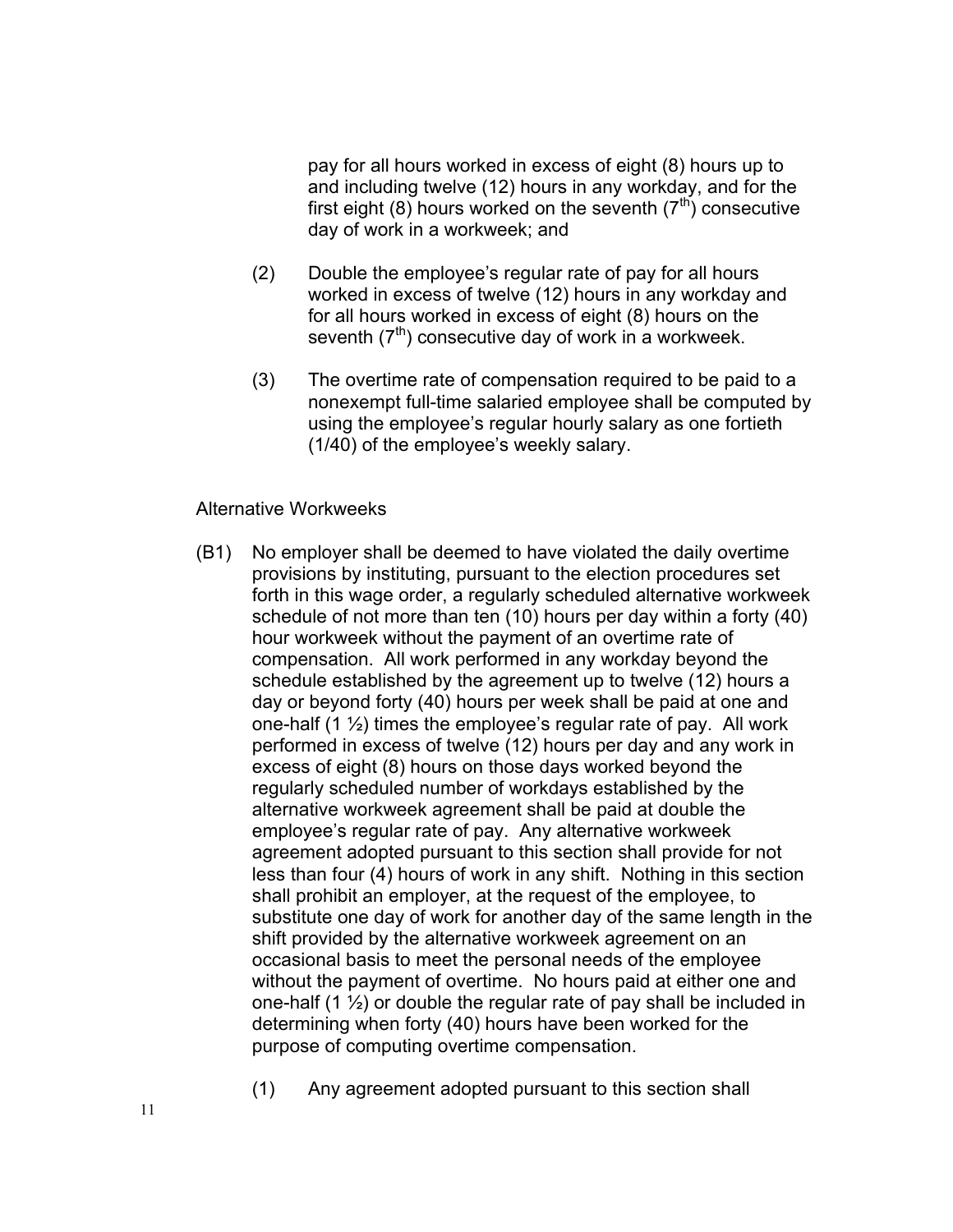provide not less than two consecutive days off within a workweek.

- (2) If an employer, whose employees have adopted an alternative workweek agreement permitted by this order requires an employee to work fewer hours than those that are regularly scheduled by the agreement, the employer shall pay the employee overtime compensation at a rate of one and one-half (1  $\frac{1}{2}$ ) times the employee's regular rate of pay for all hours worked in excess of eight (8) hours, and double the employee's regular rate of pay for all hours worked in excess of twelve (12) hours for the day the employee is required to work the reduced hours.
- (3) An employer shall not reduce an employee's regular rate of hourly pay as a result of the adoption, repeal or nullification of an alternative workweek schedule.
- (4) An employer shall explore any available reasonable alternative means of accommodating the religious belief or observance of an affected employee that conflicts with an adopted alternative workweek schedule, in the manner provided by subdivision (j) of Section 12940 of the Government Code.
- (5) An employer shall make a reasonable effort to find a work schedule not to exceed eight (8) hours in a workday, in order to accommodate any affected employee who was eligible to vote in an election authorized by this Section and who is unable to work the alternative workweek schedule established as the result of that election.
- (6) An employer shall be permitted, but not required, to provide a work schedule not to exceed eight (8) hours in a workday to accommodate any employee who is hired after the date of the election and who is unable to work the alternative workweek schedule established by the election.
- (7) Arrangements adopted in a secret ballot election held pursuant to this order prior to 1998, or under the rules in effect prior to 1998, and before the performance of the work, shall remain valid after July 1, 2000 provided that the results of the election are reported by the employer to the Division of Labor Statistics and Research by January 1, 2001, in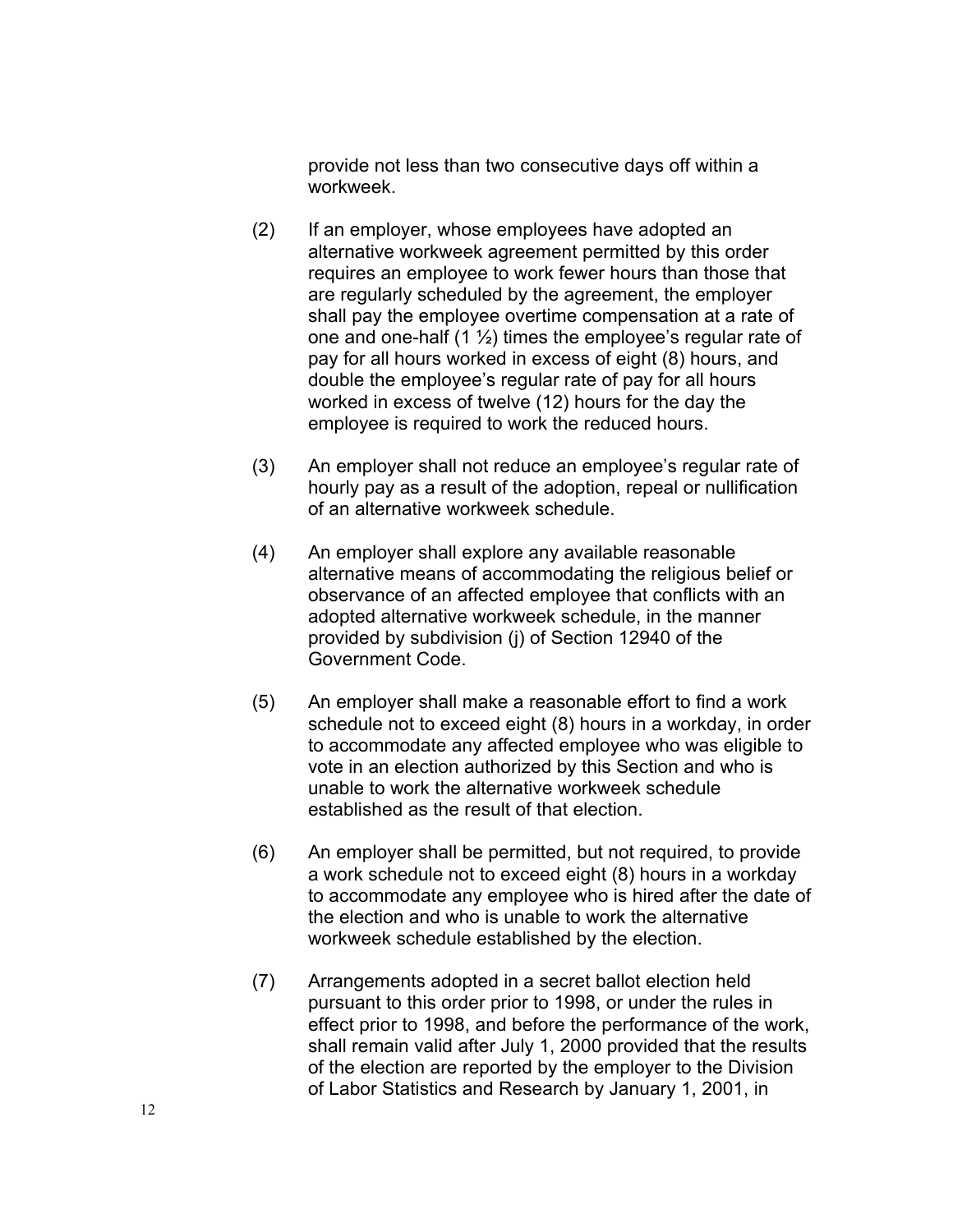accordance with the requirements of Section B2 below (election procedures). New arrangements can be entered into pursuant to the provisions of this section

#### Election Procedures

- (B2) Election procedures for the adoption and repeal of alternative workweek schedules require the following:
	- (1) Each proposal for an alternative workweek schedule shall be in the form of a written agreement proposed by the employer. The proposed agreement must designate a regularly scheduled alternative workweek in which the specified number of work days and work hours are regularly recurring. The actual days worked within that alternative workweek schedule need not be specified. The employer may propose a single work schedule that would become the standard schedule for workers in the work unit, or a menu of work schedule options, from which each employee in the unit would be entitled to choose. If the employer proposes a menu of work schedule options, the employee may, with the approval of the employer, move from one menu option to another.
	- (2) In order to be valid, the proposed alternative workweek schedule must be adopted in a secret ballot election, before the performance of work, by at least a two-thirds (2/3) vote of the affected employees in the work unit. The election shall be held during regular working hours at the employees' work site. For purposes of this subsection, "affected employees in the work unit" may include all employees in a readily identifiable work unit, such as a division, a department, a job classification, a shift, a separate physical location, or a recognized subdivision of any such work unit. A work unit may consist of an individual employee as long as the criteria for an identifiable work unit in this subsection is met.
	- (3) Prior to the secret ballot vote, any employer who proposed to institute an alternative workweek schedule shall have made a disclosure in writing to the affected employees, including the effects of the proposed arrangement on the employees' wages, hours, and benefits. Such a disclosure shall include meeting(s), duly noticed, held at least fourteen (14) days prior to voting, for the specific purpose of discussing the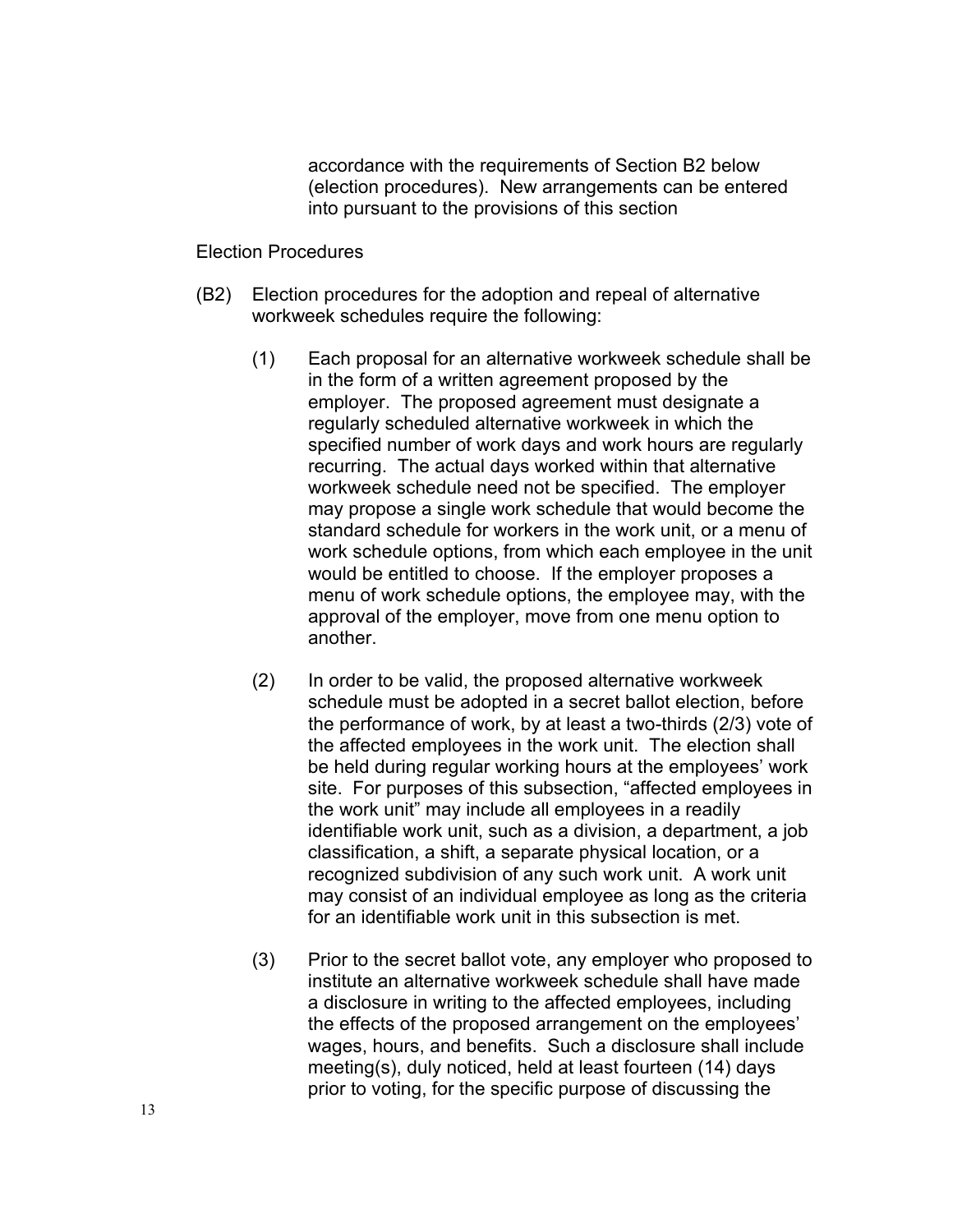effects of the alternative workweek schedule. An employer shall provide that disclosure in a non-English language, as well as in English, if at least five (5) percent of the affected employees primarily speak that non-English language. The employer shall mail the written disclosure to employees who do not attend the meeting. Failure to comply with this Section shall make the election null and void.

- (4) Any election to establish or repeal an alternative workweek schedule shall be held at the worksite of the affected employees. The employer shall bear the costs of conducting any election held pursuant to this section. Upon a complaint by an affected employee, and after an investigation by the Labor Commissioner, the Labor Commissioner may require the employer to select a neutral third party to conduct the election.
- (5) Any type of alternative workweek schedule that is authorized by the Labor Code may be repealed by the affected employees. Upon a petition of one-third (1/3) of the affected employees, a new secret ballot election shall be held and a two-thirds (2/3) vote of the affected employees shall be required to reverse the alternative workweek schedule. The election to repeal the alternative workweek schedule shall be held not more than 30 days after the petition is submitted to the employer, except that the election shall be held not less than twelve (12) months after the date that the same group of employees voted in an election held to adopt or repeal an alternative workweek schedule. The election shall take place during regular working hours at the employees' work site. If the alternative workweek schedule is revoked, the employer shall comply within sixty (60) days. Upon proper showing of undue hardship, the Division of Labor Standards Enforcement may grant an extension of time for compliance.
- (6) Only secret ballots may be cast by affected employees in the work unit at any election held pursuant to this Section. The results of any election conducted pursuant to this Section shall be reported by the employer to the Division of Labor Statistics and Research within thirty (30) days after the results are final, and the report of election results shall be a public document. The report shall include the final tally of the vote, the size of the unit, and the nature of the business of the employer.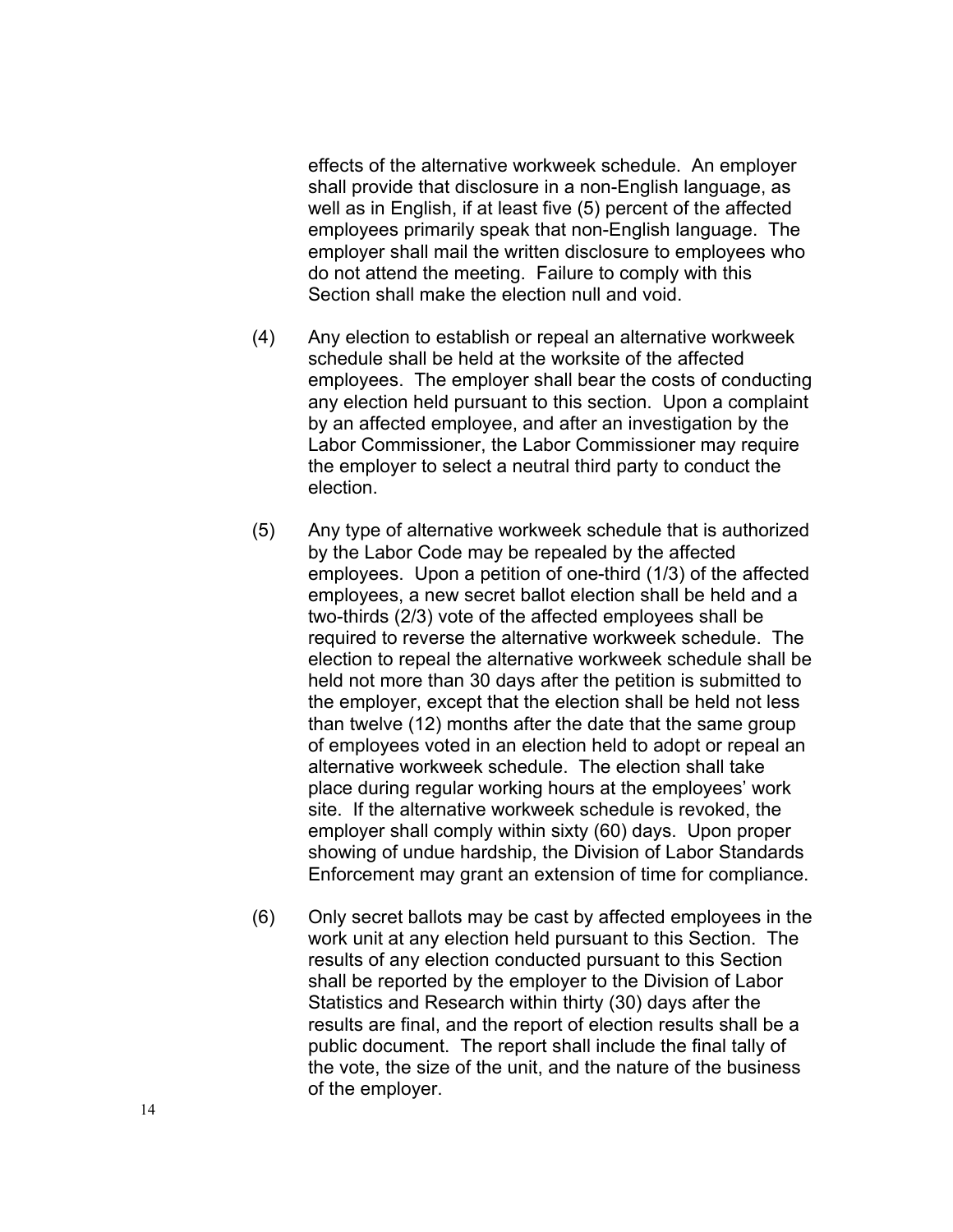- (7) Employees affected by a change in the work hours resulting from the adoption of an alternative workweek schedule may not be required to work those new work hours for at least thirty (30) days after the announcement of the final results of the election.
- (8) Employers shall not intimidate or coerce employees to vote either in support of or in opposition to a proposed alternative workweek. No employees shall be discharged or discriminated against for expressing opinions concerning the alternative workweek election or for opposing or supporting its adoption or repeal. However, nothing in this section shall prohibit an employer from expressing his/her position concerning that alternative workweek to the affected employees. A violation of this subsection shall be subject to Labor Code section 98 *et seq.*
- (C) One and one-half  $(1 \frac{1}{2})$  times a minor's regular rate of pay shall be paid for all work over forty (40) hours in any workweek except that minors sixteen (16) and seventeen (17) years old who are not required by law to attend school and may therefore be employed for the same hours as an adult are subject to subsection (A) or (B1) and (B2) above.
	- (VIOLATIONS OF CHILD LABOR LAWS are subject to civil penalties of from \$500 to \$10,000 as well as to criminal penalties. Refer to California Labor Code sections 1285 to 1312 and 1390 to 1399 for additional restrictions on the employment of minors and for descriptions of criminal and civil penalties for violation of the child labor laws. Employers should ask school districts about any required work permits.)
- (D) An employee may be employed on seven (7) workdays in one workweek when the total hours of employment during such workweek do not exceed thirty (30) and the total hours of employment in any one workday thereof do not exceed six (6).
- $(E)$  The provisions of Labor Code §§ 551 and 552 regarding one (1) day's rest in seven (7) shall not be construed to prevent an accumulation of days of rest when the nature of the employment reasonably requires the employee to work seven (7) or more consecutive days; provided, however, that in each calendar month,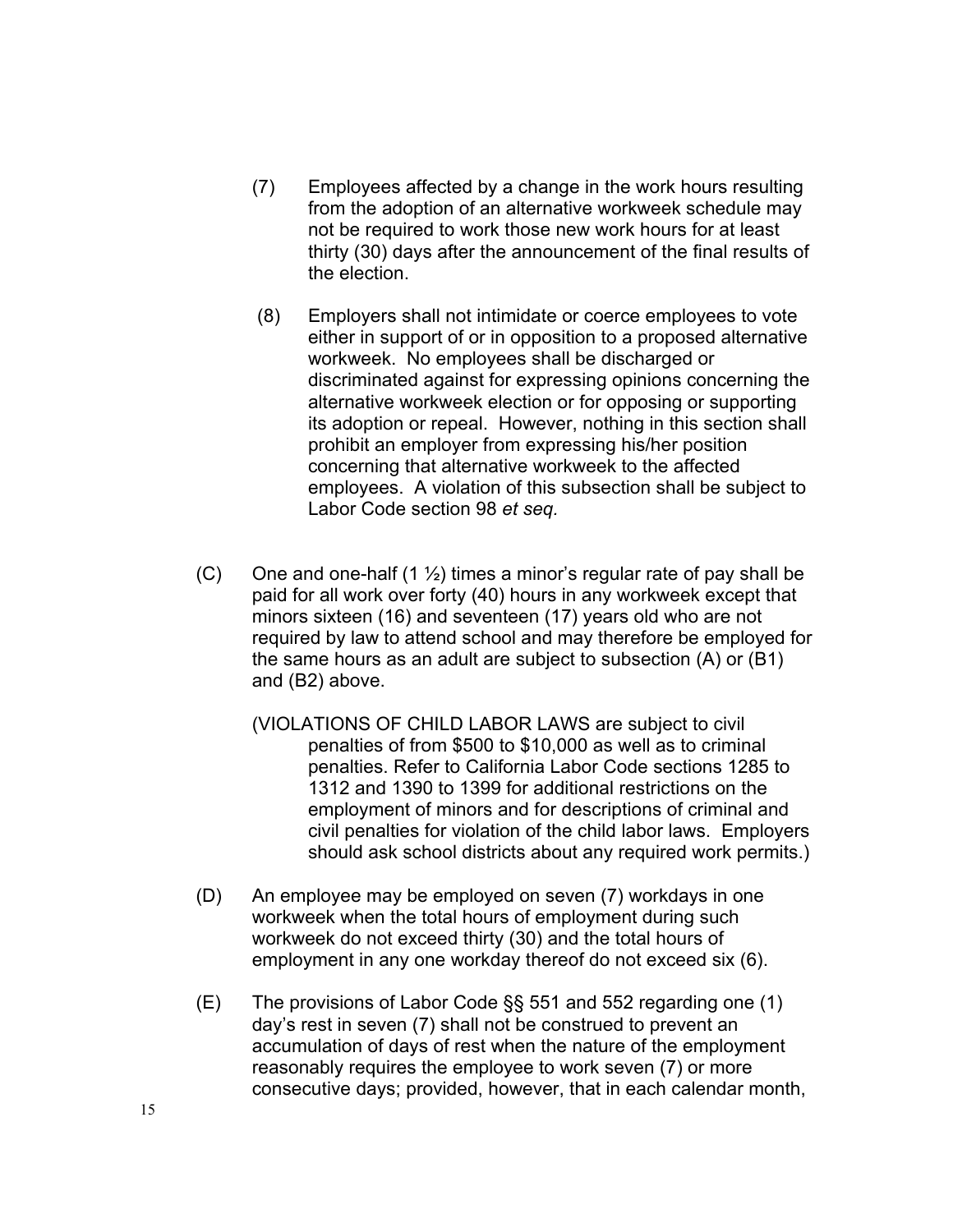the employee shall receive the equivalent of one (1) day's rest in seven (7).

- (F) If a meal period occurs on a shift beginning or ending at or between the hours of 10 p.m. and 6 a.m., facilities shall be available for securing hot food and drink or for heating food or drink, and a suitable sheltered place shall be provided in which to consume such food or drink.
- (G)(1) Except as provided in subsections (C) and (E), this section shall not apply to any employee covered by a valid collective bargaining agreement if the agreement expressly provides for the wages, hours of work, and working conditions of the employees, and if the agreement provides premium wage rates for all overtime hours worked and a regular hourly rate of pay for those employees of not less than thirty (30) percent more than the state minimum wage.
	- $(2)$  Notwithstanding Section  $(G)(1)$  above, where the employer and a labor organization representing employees of the employer have entered into a valid collective bargaining agreement pertaining to the hours of work of the employees, the requirement regarding the equivalent of one (1) day's rest in seven (7) (see Section (F) above) shall apply, unless the agreement expressly provides otherwise.
- (H) The provisions of this section are not applicable to employees whose hours of service are regulated by
	- (1) the United States Department of Transportation Code of Federal Regulations, title 49, sections 395.1 to 395.13, Hours of Service of Drivers, or
	- (2) Title 13 of the California Code of Regulations, subchapter 6.5, section 1200 and the following sections, regulating hours of drivers.
- (I) If an employer approves a written request of an employee to makeup work time that is or would be lost as a result of a personal obligation of the employee, the hours of that make-up work time, if performed in the same workweek in which the work time was lost, may not be counted toward computing the total number of hours worked in a day for purposes of the overtime requirements, except for hours in excess of eleven (11) hours of work in one (1) day or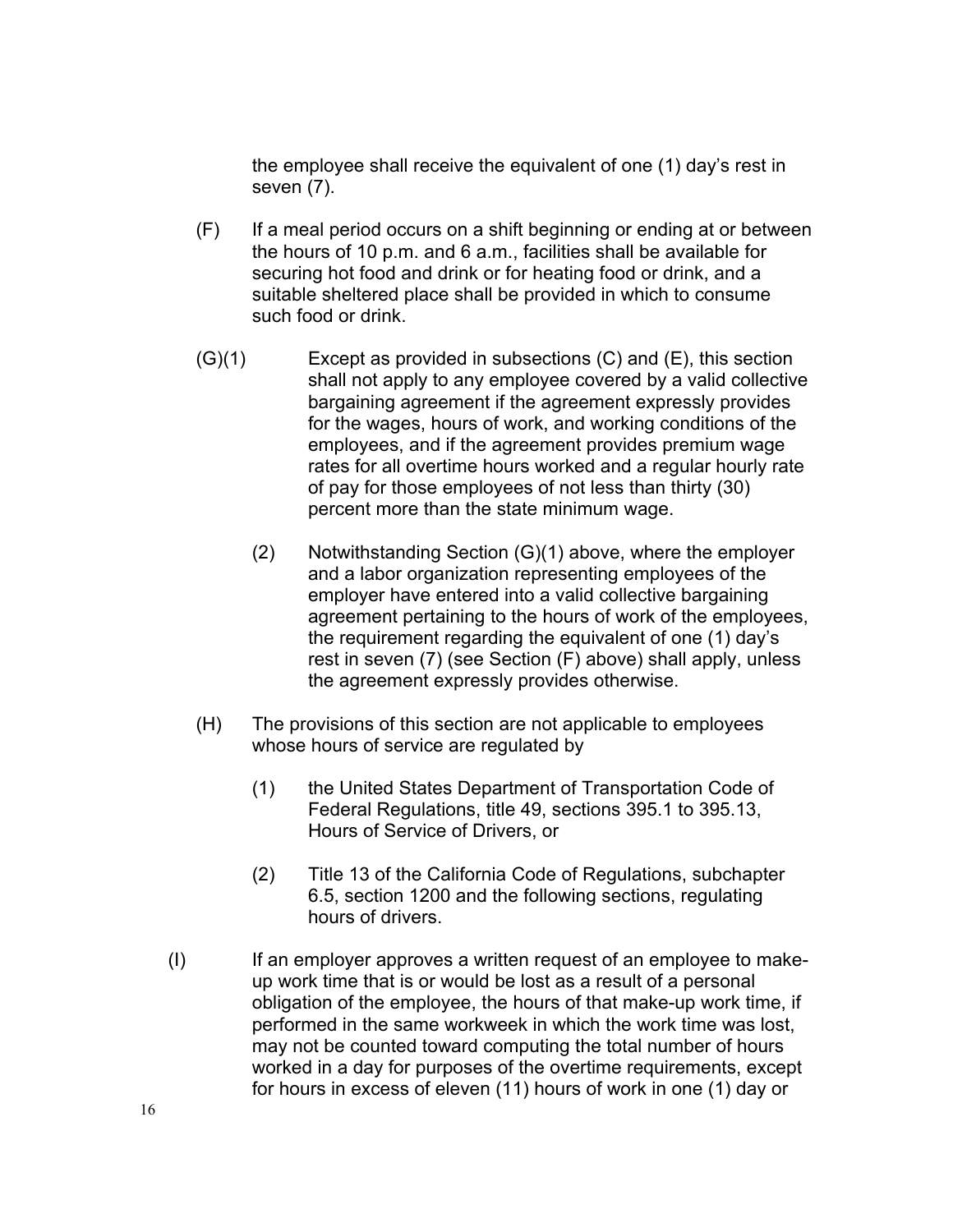forty (40) hours of work in one (1) workweek. If an employee knows in advance that he or she will be requesting make-up time for a personal obligation that will recur at a fixed time over a succession of weeks, the employee may request to make-up work time for up to four (4) weeks in advance; provided, however, that the make-up work must be performed in the same week that the work time was lost. An employee shall provide a signed written request for each occasion that the employee makes a request to make-up work time pursuant to this Section. While an employer may inform an employee of this make up time option, the employer is prohibited from encouraging or otherwise soliciting an employee to request the employer's approval to take personal time off and make-up the work hours within the same workweek pursuant to this Section.

#### **4. Minimum Wages.**

- (A) Every employer shall pay to each employee wages not less than four dollars and seventy-five cents (\$4.75) per hour for all hours worked, effective October 1, 1996; not less than five dollars (\$5.00) per hour for all hours worked, effective March 1, 1997; not less than five dollars and fifteen cents (\$5.15) per hour for all hours worked, effective September 1, 1997; and not less than five dollars and seventy-five cents (\$5.75) per hour for all hours worked, effective March 1, 1998, except:
	- $(1)$ LEARNERS. Employees 18 years of age or over, during their first one hundred and sixty (160) hours of employment in occupations in which they have no previous similar or related experience, may be paid not less than eighty-five percent (85%) of the minimum wage rounded to the nearest nickel.
	- $(2)$ MINORS may be paid not less than eighty-five percent (85%) of the minimum wage rounded to the nearest nickel provided that the number of minors employed at said lesser rate shall not exceed twenty-five percent (25%) of the persons regularly employed in the establishment. An employer of less than ten (10) persons may employ three (3) minors at said lesser rate. The twenty-five percent (25%) limitation on the employment of minors shall not apply during school vacations.

NOTE: Under certain conditions, the full minimum wage may be required for minors. See Labor Code Section 1391.2 (b).

(B) Every employer shall pay to each employee, on the established payday for the period involved, not less than the applicable minimum wage for all hours worked in the payroll period, whether the remuneration is measured by time, piece, commission, or otherwise.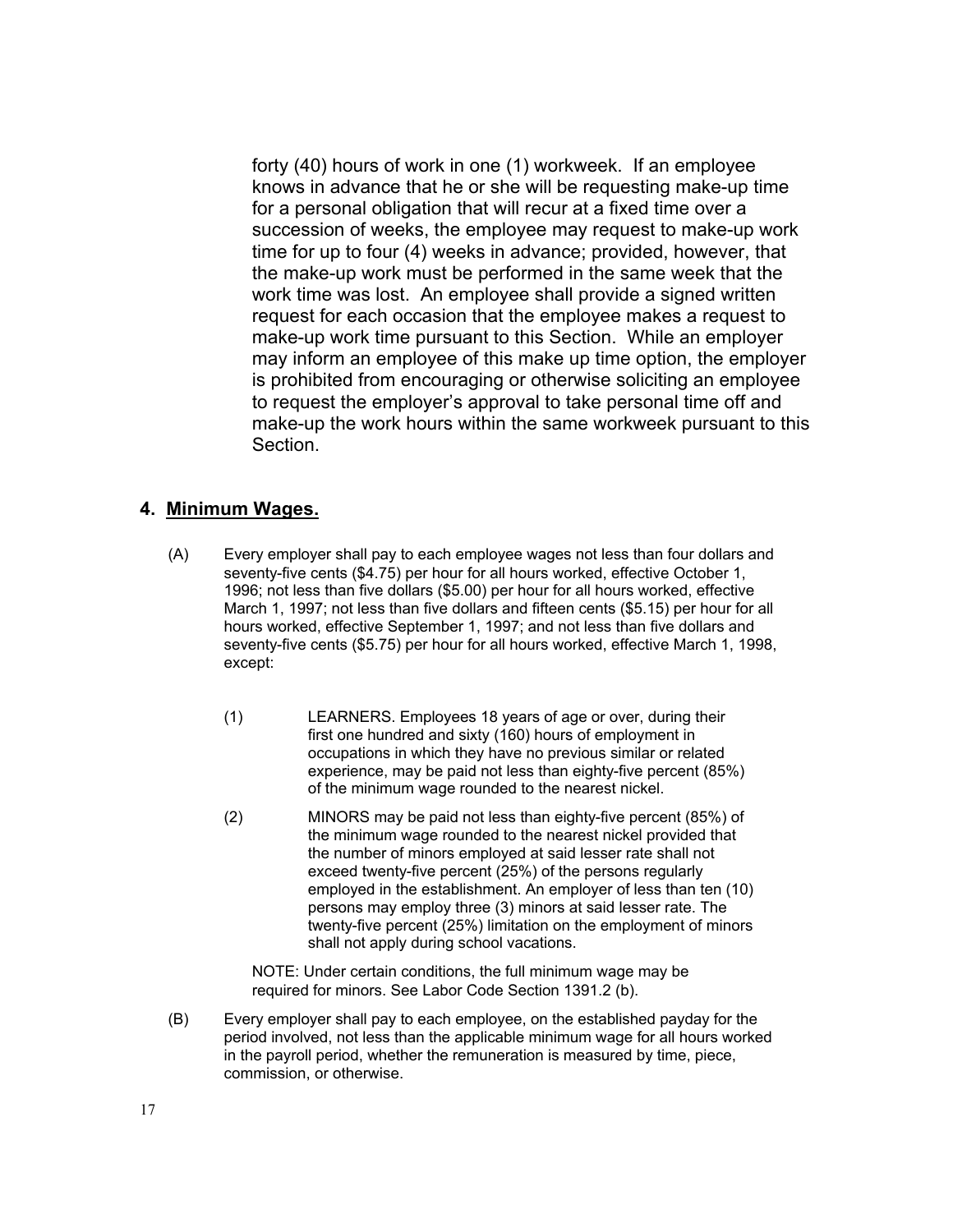(C) When an employee works a split shift, one hour's pay at the minimum wage shall be paid in addition to the minimum wage for

that workday, except when the employee resides at the place of employment.

(D) The provisions of this section shall not apply to apprentices regularly indentured under the State Division of Apprenticeship Standards.

## **5. Reporting Time Pay.**

- (A) Each workday an employee is required to report for work and does report, but is not put to work or is furnished less than half said employee's usual or scheduled day's work, the employee shall be paid for half the usual or scheduled day's work, but in no event for less than two (2) hours nor more than four (4) hours, at the employee's regular rate of pay, which shall not be less than the minimum wage.
- (B) If an employee is required to report for work a second time in any one workday and is furnished less than two hours of work on the second reporting, said employee shall be paid for two hours at the employee's regular rate of pay, which shall not be less than the minimum wage.
- $(C)$ The foregoing reporting time pay provisions are not applicable when:
	- $(1)$ Operations cannot commence or continue due to threats to employees or property; or when recommended by civil authorities; or
	- $(2)$ Public utilities fail to supply electricity, water, or gas, or there is a failure in the public utilities, or sewer system; or
	- $(3)$ The interruption of work is caused by an Act of God or other cause not within the employer's control.
	- $(D)$ This section shall not apply to an employee on paid standby status who is called to perform assigned work at a time other than the employee's scheduled reporting time.

## **6. Licenses for Disabled Workers.**

A license may be issued by the Division authorizing employment of a person whose earning capacity is impaired by physical disability or mental deficiency at less than the minimum wage. Such licenses shall be granted only upon joint application of employer and employee and employee's representative if any. A special license may be issued to a nonprofit organization such as a sheltered workshop or rehabilitation facility fixing special minimum rates to enable the employment of such persons without requiring individual licenses of such employees.

All such licenses and special licenses shall be renewed on a yearly basis or more 18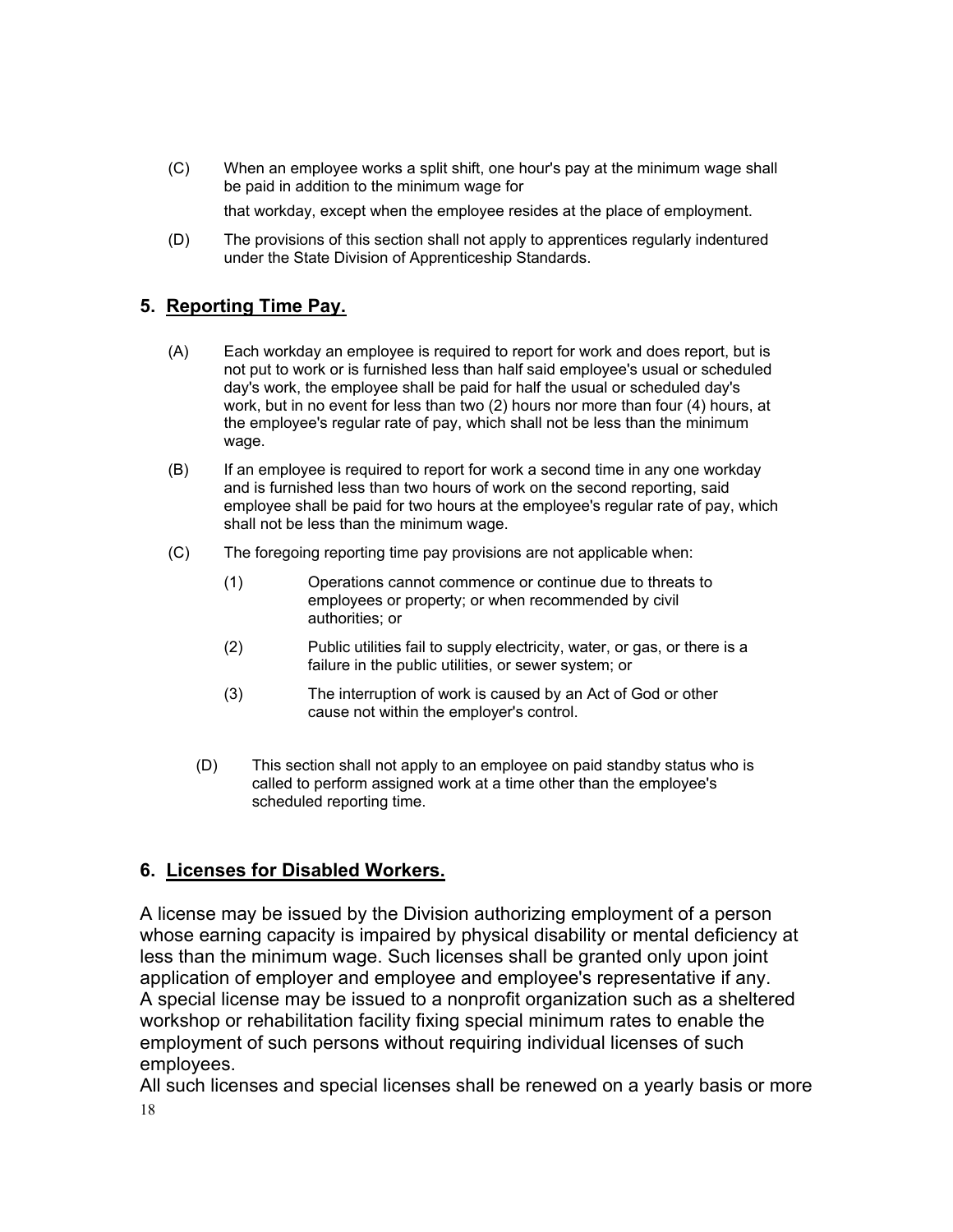frequently at the discretion of the Division. (See California Labor Code, Sections 1191 and 1191.5.)

### **7. Records.**

- (A) Every employer shall keep accurate information with respect to each employee including the following:
	- $(1)$ Full name, home address, occupation and social security number.
	- $(2)$ Birth date, if under 18 years, and designation as a minor.
	- $(3)$ Time records showing when the employee begins and ends each work period. Meal periods, split shift intervals and total daily hours worked shall also be recorded. Meal periods during which operations cease and authorized rest periods need not be recorded.
	- $(4)$ Total wages paid each payroll period, including value of board, lodging, or other compensation actually furnished to the employee.
	- $(5)$ Total hours worked in the payroll period and applicable rates of pay. This information shall be made readily available to the employee upon reasonable request.
	- $(6)$ When a piece rate or incentive plan is in operation, piece rates or an explanation of the incentive plan formula shall be provided to employees. An accurate production record shall be maintained by the employer.
	- $(B)$ Every employer shall semimonthly or at the time of each payment of wages furnish each employee, either as a detachable part of the check, draft, or voucher paying the employee's wages, or separately, an itemized statement in writing showing: (1) all deductions; (2) the inclusive dates of the period for which the employee is paid; (3) the name of the employee or the employee's social security number; and (4) the name of the employer, provided all deductions made on written orders of the employee may be aggregated and shown as one item.
- $(C)$ All required records shall be in the English language and in ink or other indelible form, properly dated, showing month, day and year, and shall be kept on file by the employer for at least three years at the place of employment or at a central location within the State of California. An employee's records shall be available for inspection by the employee upon reasonable request.
- (D) Clocks shall be provided in all major work areas or within reasonable distance thereto insofar as practicable.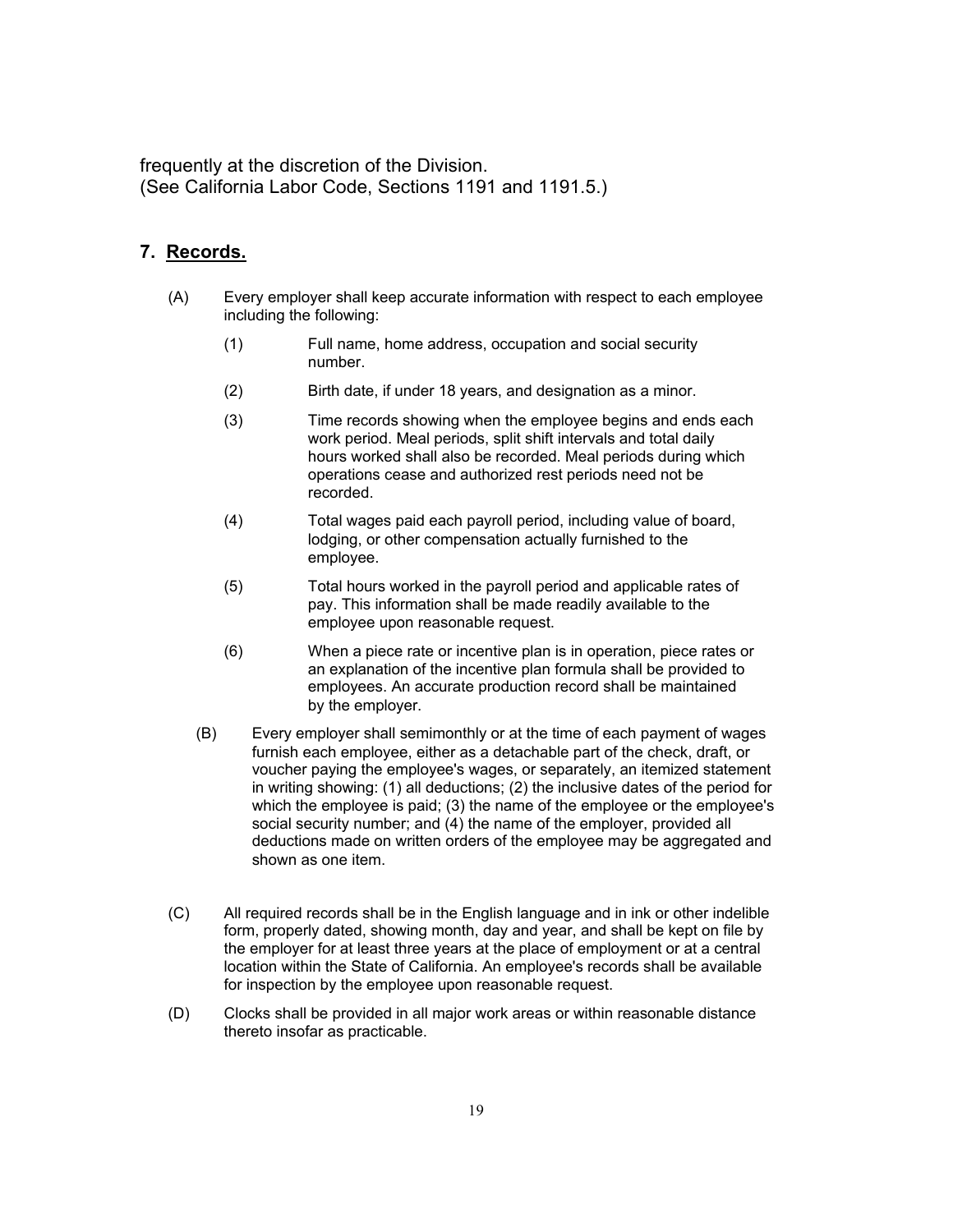## **8. Cash Shortage and Breakage.**

No employer shall make any deduction from the wage or require any reimbursement from an employee for any cash shortage, breakage, or loss of equipment, unless it can be shown that the shortage, breakage, or loss is caused by a dishonest or willful act, or by the gross negligence of the employee.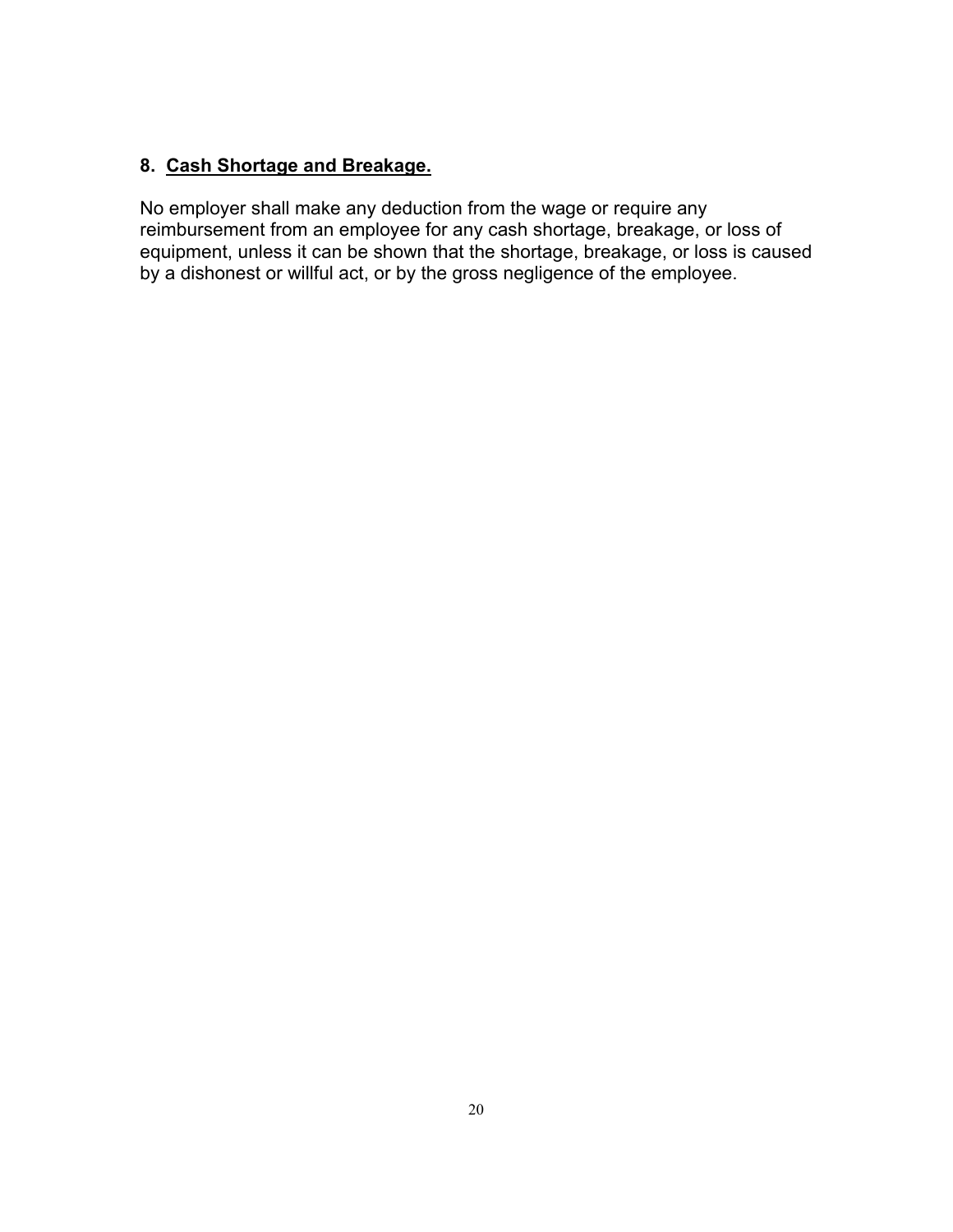### **9. Uniforms and Equipment.**

(A) When uniforms are required by the employer to be worn by the employee as a condition of employment, such uniforms shall be provided and maintained by the employer. The term "uniform" includes wearing apparel and accessories of distinctive design or color.

NOTE: This section shall not apply to protective apparel regulated by the Occupational Safety and Health Standards Board.

(B) When tools or equipment are required by the employer or are necessary to the performance of a job, such tools and equipment shall be provided and maintained by the employer, except that an employee whose wages are at least two (2) times the minimum wage provided herein may be required to provide and maintain hand tools and equipment customarily required by the trade or craft. This subsection (B) shall not apply to apprentices regularly indentured under the State Division of Apprenticeship Standards.

NOTE: This section shall not apply to protective equipment and safety devices on tools regulated by the Occupational Safety and Health Standards Board.

 $(A)$  A reasonable deposit may be required as security for the return of the items furnished by the employer under provisions of subsections (A) and (B) of this section upon issuance of a receipt to the employee for such deposit. Such deposits shall be made pursuant to Section 400 and following of the Labor Code or an employer with the prior written authorization of the employee may deduct from the employee's last check the cost of an item furnished pursuant to (A) and (B) above in the event said item is not returned. No deduction shall be made at any time for normal wear and tear. All items furnished by the employer shall be returned by the employee upon completion of the job.

### **10. Meals and Lodging.**

(A) **"Meal"** means an adequate, well-balanced serving of a variety of wholesome, nutritious foods.

**"Lodging**" means living accommodations available to the employee for full-time occupancy which are adequate, decent, and sanitary according to usual and customary standards. Employees shall not be required to share a bed.

 $(B)$ Meals or lodging may not be credited against the minimum wage without a voluntary written agreement between the employer and the employee. When credit for meals or lodging is used to meet part of the employer's minimum wage obligation, the amounts so credited may not be more than the following:

> Effective Effective January 1, 1998 March 1, 1998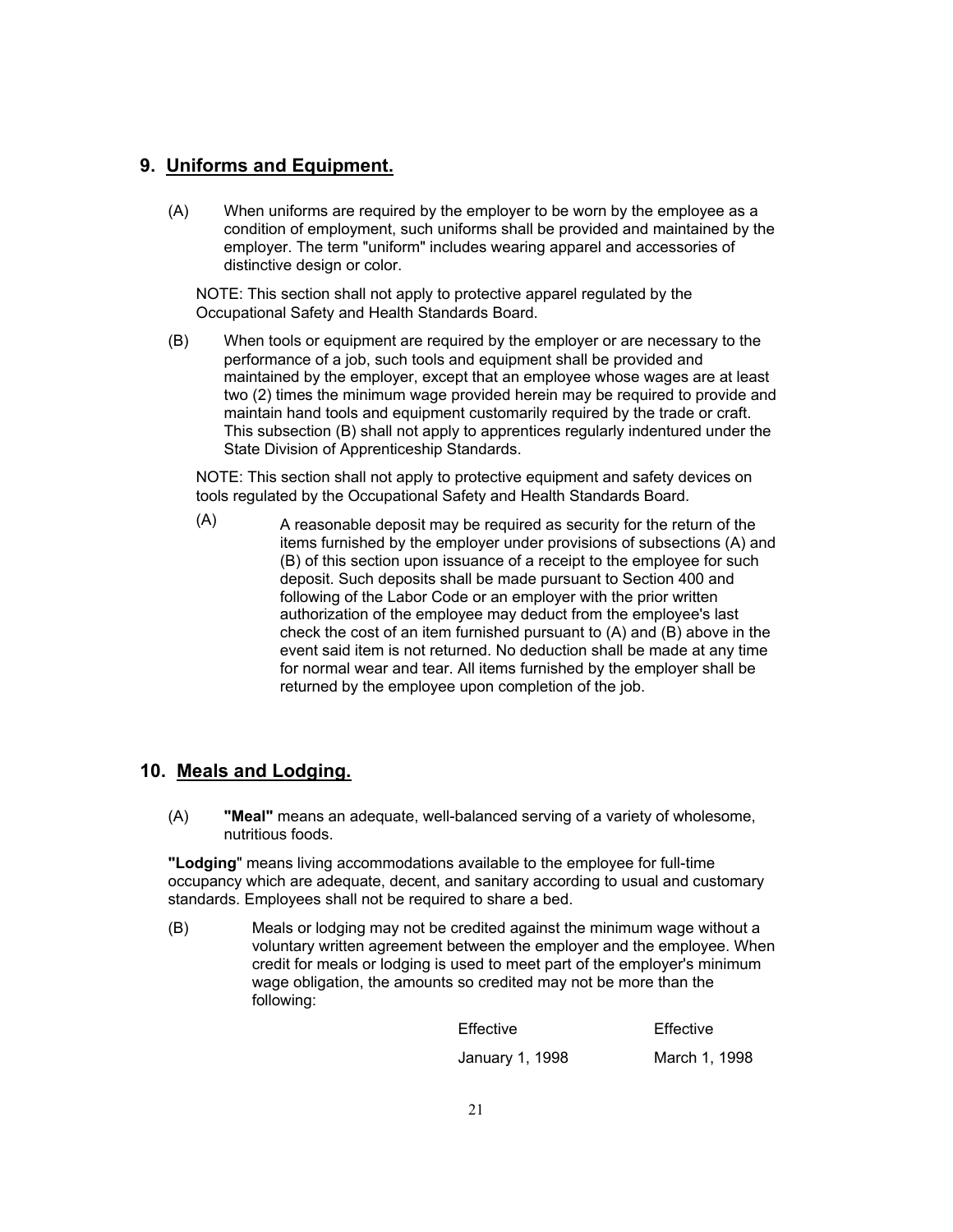| Lodging                                                                                                                             |                    |                    |
|-------------------------------------------------------------------------------------------------------------------------------------|--------------------|--------------------|
| Rooms occupied alone                                                                                                                | $$24.25$ per week  | \$27.05 per week   |
| Room shared                                                                                                                         | \$20.00 per week   | \$22.30 per week   |
| Apartment-two thirds (2/3) of the ordinary<br>rental value, and in no event more<br>than                                            | \$290.80 per month | \$324.70 per month |
| Where a couple are both employed by the<br>employer, two-thirds (2/3) of the ordinary<br>rental value, and in no event more<br>than | \$430.20 per month | \$480.30 per month |
| Meals:                                                                                                                              |                    |                    |
| Breakfast                                                                                                                           | \$1.80             | \$2.05             |
| Lunch                                                                                                                               | \$2.55             | \$2.85             |
| Dinner                                                                                                                              | \$3.40             | \$3.80             |

- (C) Meals evaluated as part of the minimum wage must be bona fide meals consistent with the employee's work shift. Deductions shall not be made for meals not received nor lodging not used.
- (D) If, as a condition of employment, the employee must live at the place of employment or occupy quarters owned or under the control of the employer, then the employer may not charge rent in excess of the values listed herein.

#### **11. Meal Periods.**

- (A) No employer shall employ any person for a work period of more than five (5) hours without a meal period of not less than thirty (30) minutes, except that when a work period of not more than six (6) hours will complete the day's work the meal period may be waived by mutual consent of the employer and employee.
- (B) An employer may not employ an employee for a work period of more than ten (10) hours per day without providing the employee with a second meal period of not less than thirty (30) minutes, except that if the total hours worked is no more than twelve (12) hours, the second meal period may be waived by mutual consent of the employer and the employee only if the first meal period was not waived.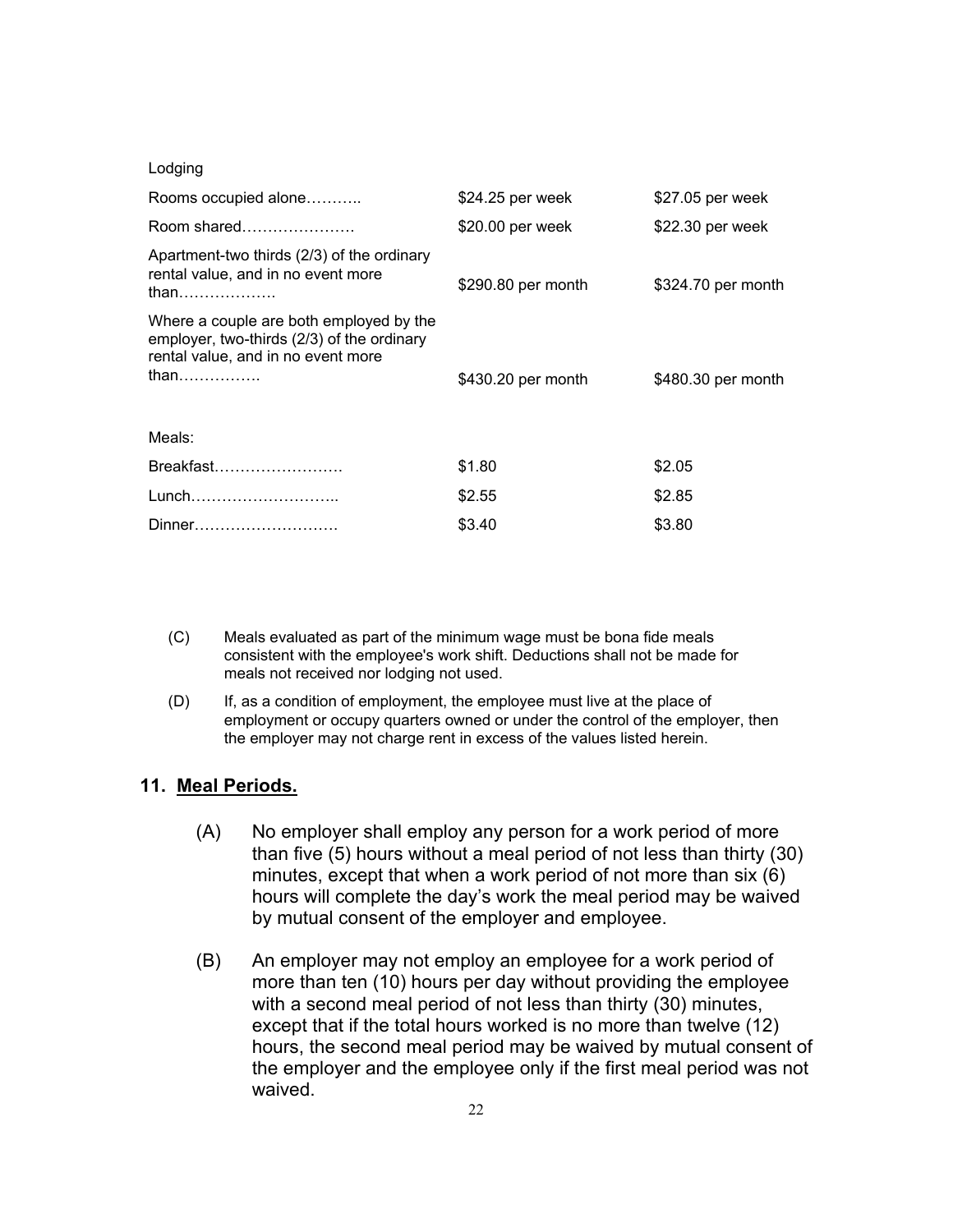- (C) Unless the employee is relieved of all duty during a thirty (30) minute meal period, the meal period shall be considered an "on duty" meal period and counted as time worked. An "on duty" meal period shall be permitted only when the nature of the work prevents an employee from being relieved of all duty and when by written agreement between the parties an on-the-job paid meal period is agreed to. The written agreement shall state that the employee may, in writing, revoke the agreement at any time.
- (D) If an employer fails to provide an employee a meal period in accordance with the applicable provisions of this Order, the employer shall pay the employee one (1) hour of pay at the employee's regular rate of compensation for each work day that the meal period is not provided.
- (E) In all places of employment where employees are required to eat on the premises, a suitable place for that purpose shall be designated.

### **12. Rest Periods.**

Every employer shall authorize and permit all employees to take rest periods, which insofar as practicable shall be in the middle of each work period. The authorized rest period time shall be based on the total hours worked daily at the rate of ten (10) minutes net rest time per four (4) hours or major fraction thereof.

However, a rest period need not be authorized for employees whose total daily work time is less than three and one-half  $(3 \frac{1}{2})$  hours. Authorized rest period time shall be counted as hours worked for which there shall be no deduction from wages.

If an employer fails to provide an employee a rest period in accordance with the applicable provisions of this Order, the employer shall pay the employee one (1) hour of pay at the employee's regular rate of compensation for each work day that the rest period is not provided.

### **13. Change Rooms and Resting Facilities.**

(A) Employers shall provide suitable lockers, closets, or equivalent for the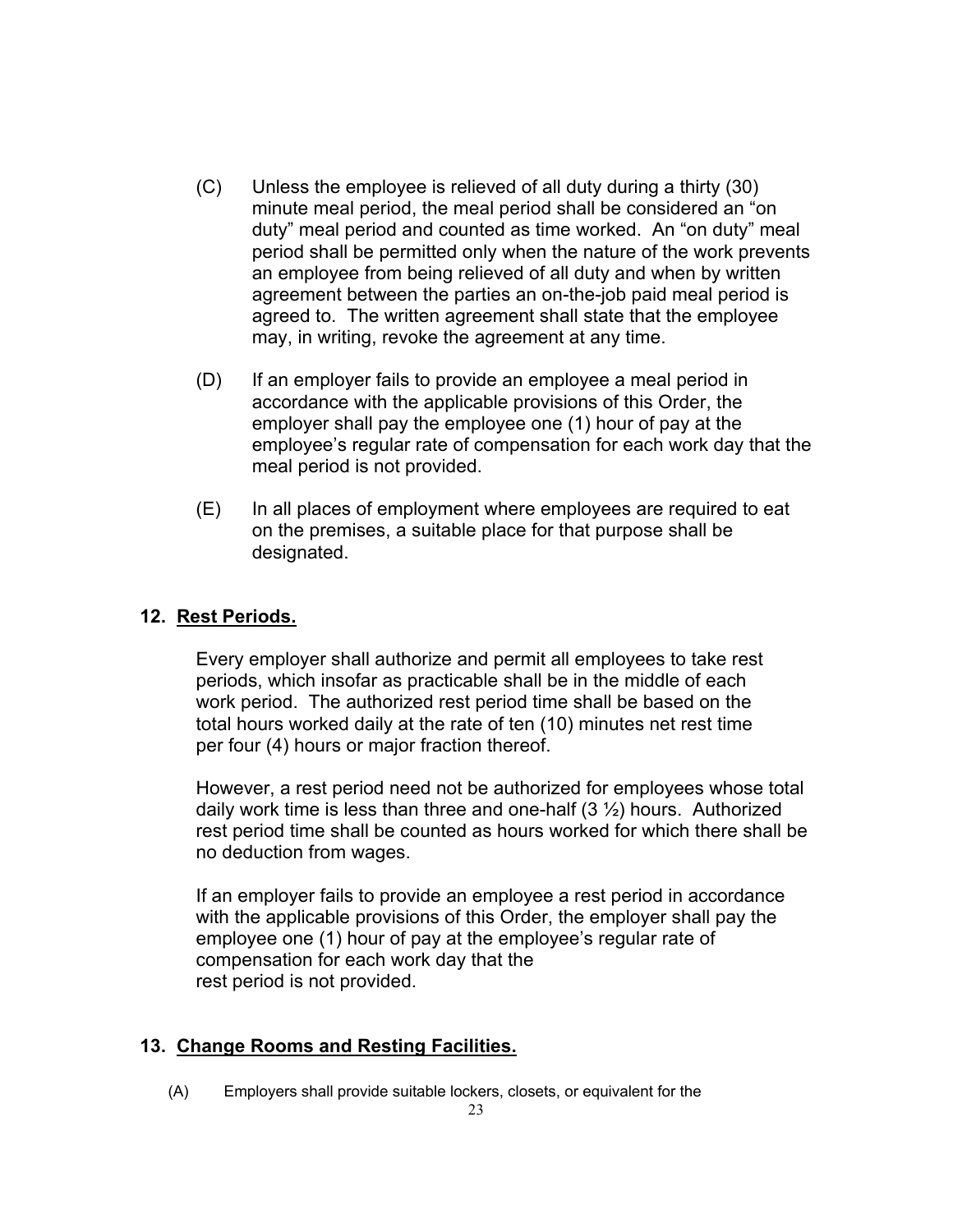safekeeping of employees' outer clothing during working hours, and when required, for their work clothing during non-working hours. When the occupation requires a change of clothing, change rooms or equivalent space shall be provided in order that employees may change their clothing in reasonable privacy and comfort. These rooms or spaces may be adjacent to but shall be separate from toilet rooms and shall be kept clean.

**NOTE:** This section shall not apply to change rooms and storage facilities regulated by the Occupational Safety and Health Standards Board.

(B) Suitable resting facilities shall be provided in an area separate from the toilet rooms and shall be available to employees during work hours.

#### **14. Seats.**

- (A) All working employees shall be provided with suitable seats when the nature of the work reasonably permits the use of seats.
- (B When employees are not engaged in the active duties of their employment and the nature of the work requires standing, an adequate number of suitable seats shall be placed in reasonable proximity to the work area and employees shall be permitted to use such seats when it does not interfere with the performance of their duties.

#### **15. Temperature.**

- (A) The temperature maintained in each work area shall provide reasonable comfort consistent with industry-wide standards for the nature of the process and the work performed.
- (B) If excessive heat or humidity is created by the work process, the employer shall take all feasible means to reduce such excessive heat or humidity to a degree providing reasonable comfort. Where the nature of the employment requires a temperature of less than 60° F., a heated room shall be provided to which employees may retire for warmth, and such room shall be maintained at not less than 68°.
- $(C)$  A temperature of not less than  $68^\circ$  shall be maintained in the toilet rooms, resting rooms, and change rooms during hours of use.
- (D) Federal and State energy guidelines shall prevail over any conflicting provision of this section.

#### **16. Elevators.**

Adequate elevator, escalator or similar service consistent with industry-wide standards for the nature of the process and the work performed shall be provided when employees are employed four floors or more above or below ground level.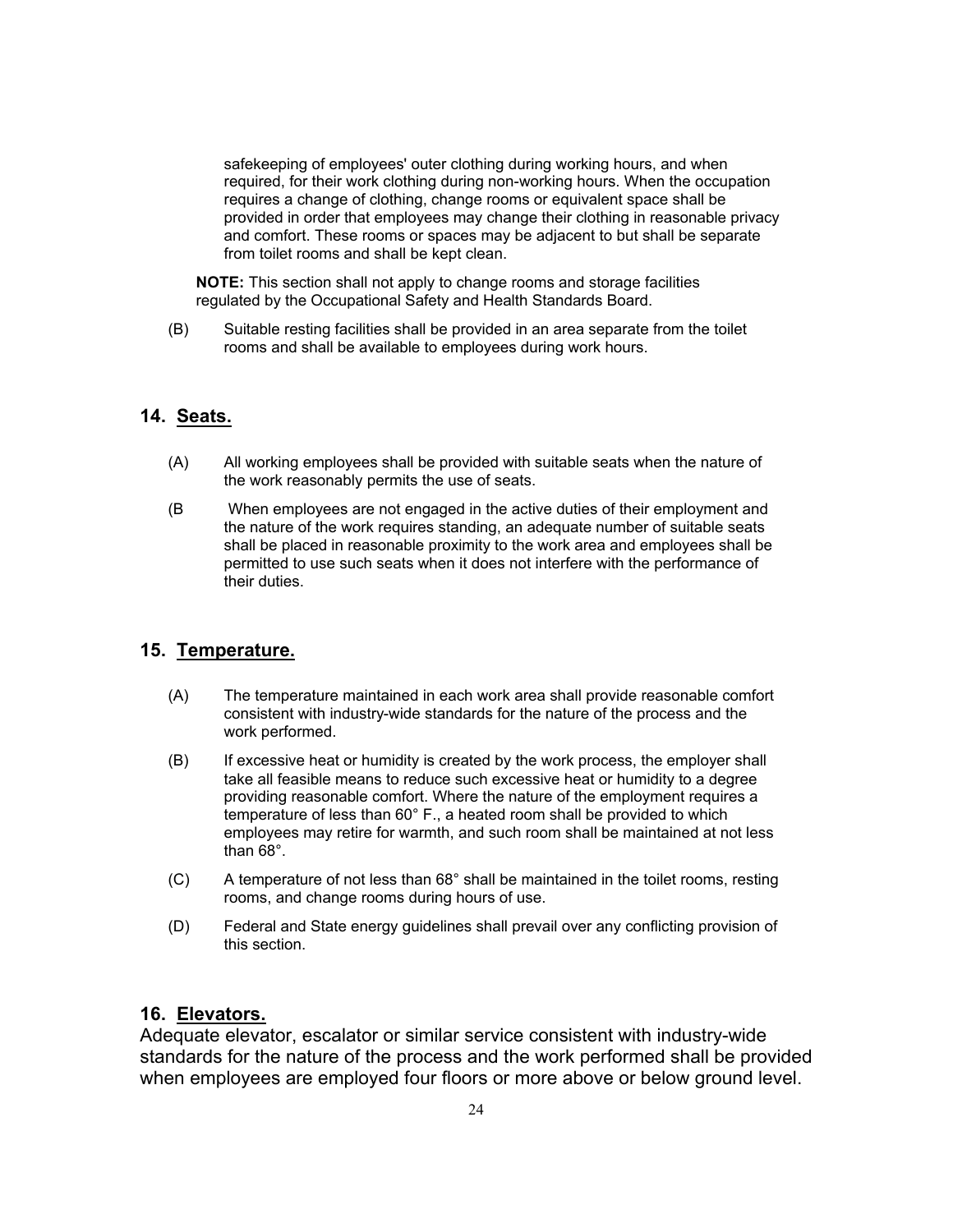## **17. Exemptions.**

If, in the opinion of the Division after due investigation, it is found that the enforcement of any provision contained in section 7, Records; section 12, Rest Periods; section 13, Change Rooms and Resting Facilities; section 14, Seats; section 15, Temperature; or section 16, Elevators, would not materially affect the welfare or comfort of employees and would work an undue hardship on the employer, exemption may be made at the discretion of the Division. Such exemptions shall be in writing to be effective and may be revoked after reasonable notice is given in writing. Application for exemption shall be made by the employer or by the employee and/or the employee's representative to the Division in writing. A copy of the application shall be posted at the place of employment at the time the application is filed with the Division.

## **18. Filing Reports.**

(See California Labor Code, Section 1174(a))

## **19. Inspection.**

(See California Labor Code, Section 1174)

## **20. Penalties.**

(See Labor Code, section 1199)

In addition to any other civil penalties provided by law, any employer or any other person acting on behalf of the employer who violates, or causes to be violated, the provisions of this order, shall be subject to the civil penalty of:

- (A) Initial Violation -- \$50.00 for each underpaid employee for each pay period during which the employee was underpaid in addition to the amount which is sufficient to recover unpaid wages.
- (B) Subsequent Violations -- \$100.00 for each underpaid employee for each pay period during which the employee was underpaid in addition to an amount which is sufficient to recover unpaid wages.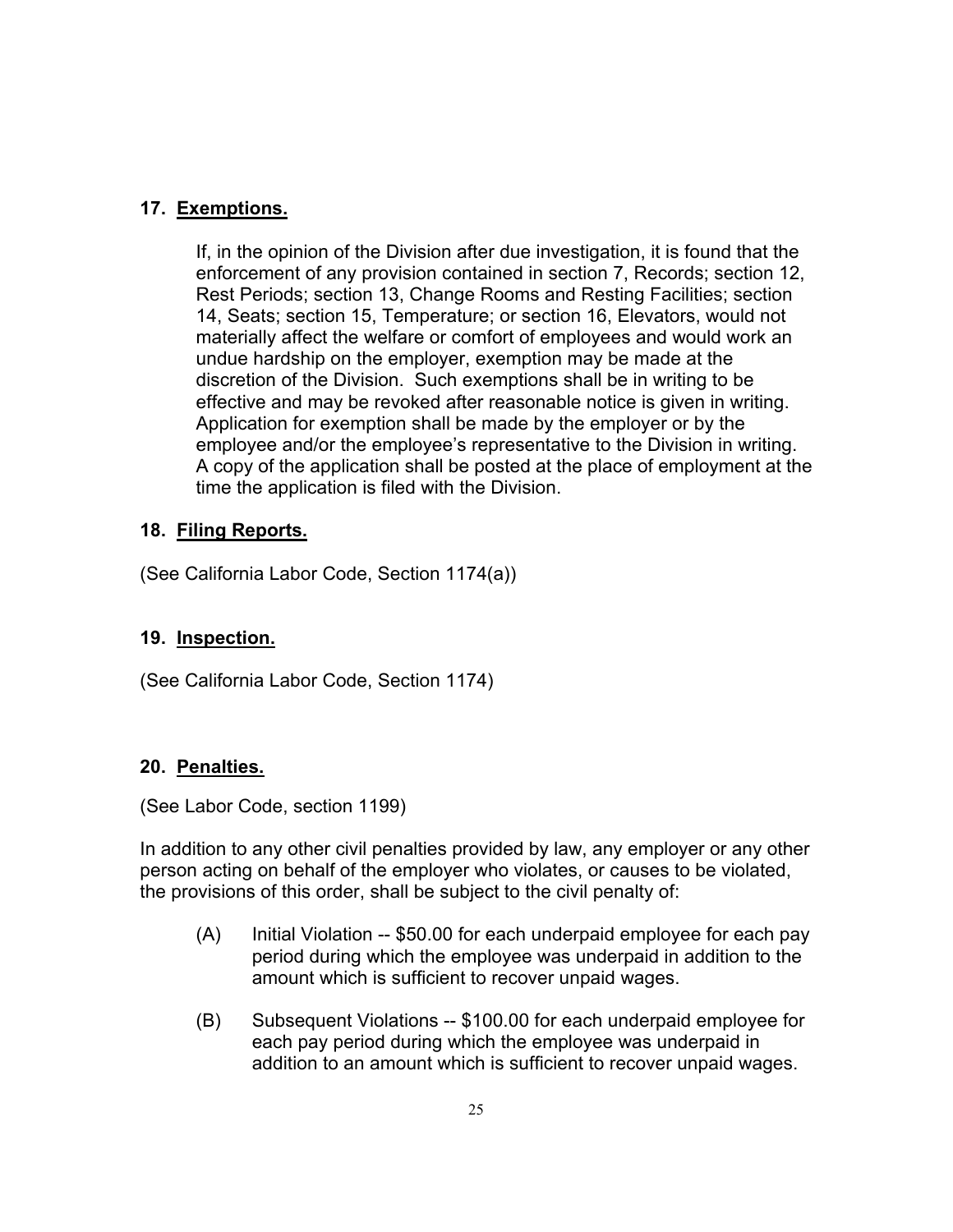(C) The affected employee shall receive payment of all wages recovered.

The Labor Commissioner may also issue citations pursuant to Labor Code § 1197.1 for payment of wages for overtime work in violation of this order.

### **21. Separability.**

If the application of any provision of this Order, or any section, subsection, subdivision, sentence, clause, phrase, word, or portion of this Order should be held invalid or unconstitutional or unauthorized or prohibited by statute, the remaining provisions thereof shall not be affected thereby, but shall continue to be given full force and effect as if the part so held invalid or unconstitutional had not been included herein.

### **22. Posting Of Order.**

Every employer shall keep a copy of this Order posted in an area frequented by employees where it may be easily read during the work day. Where the location of work or other conditions make this impractical, every employer shall keep a copy of this Order and make it available to every employee upon request.

### **EXCERPTS FROM THE LABOR CODE**

**Section 98.6.** (a) No person shall discharge or in any manner discriminate against any employee because such employee has filed any bona fide complaint or claim or instituted or caused to be instituted any proceeding under or relating to his rights, which are under the jurisdiction of the Labor Commissioner, or has testified or is about to testify in any such proceeding or because of the exercise by such employee on behalf of himself or others of any rights afforded him.

(b) Any employee who is discharged, threatened with discharge, demoted, suspended, or in any other manner discriminated against in the terms and conditions of such employment because such employee has made a bona fide complaint or claim to the division pursuant to this part shall be entitled to reinstatement and reimbursement for lost wages and work benefits caused by such acts of the employer. Any employer who willfully refuses to hire, promote, or otherwise restore an employee or former employee who has been determined to be eligible for such rehiring or promotion by a grievance procedure, arbitration or hearing authorized by law, is guilty of a misdemeanor.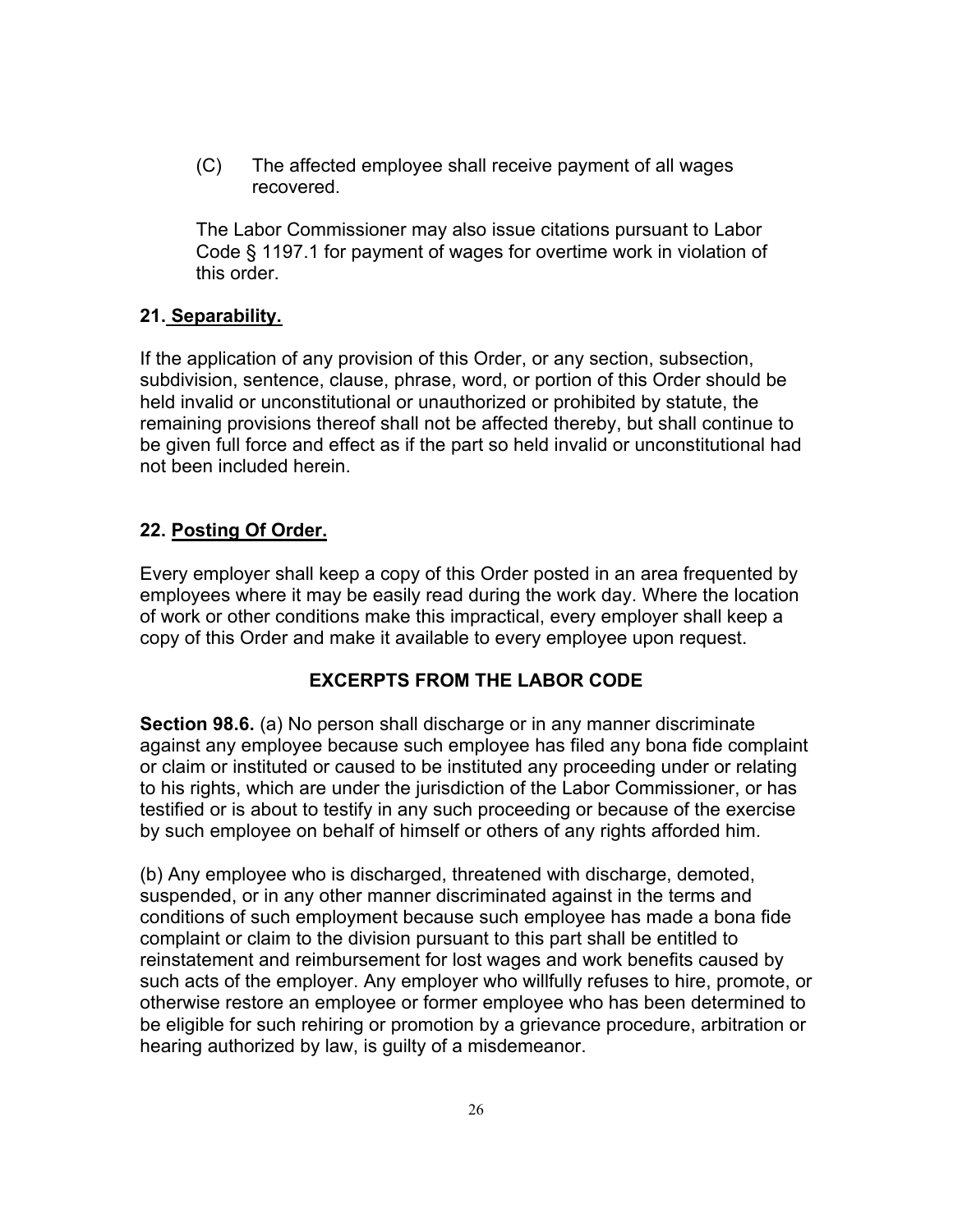**Note:** Nothing in this act shall be construed to entitle an employee to reinstatement or reimbursement for lost wages or work benefits if such employee willfully misrepresents any facts to support a complaint or claim filed with the Labor Commissioner.

**Section 200.** As used in this article: (a) "Wages" includes all amounts for labor performed by employees of every description, whether the amount is fixed or ascertained by the standard of time, task, piece, commission basis, or other method of calculation.

**Section 201.** If an employer discharges an employee, the wages earned and unpaid at the time of discharge are due and payable immediately.

**Section 202.** If an employee not having a written contract for a definite period quits his employment, his wages shall become due and payable not later than 72 hours thereafter, unless the employee has given 72 hours previous notice of his intention to quit, in which case the employee is entitled to his wages at the time of quitting.

**Section 226.** (a) Every employer shall semimonthly, or at the time of each payment of wages, furnish each of his or her employees either as a detachable part of the check, draft, or voucher paying the employee's wages, or separately when wages are paid by personal check or cash, an itemized statement in writing showing: (1) gross wages earned; (2) total hours worked by each employee whose compensation is based on an hourly wage; (3) all deductions; provided, that all deductions made on written orders of the employee may be aggregated and shown as one item; (4) net wages earned; (5) the inclusive dates of the period for which the employee is paid; (6) the name of the employee and his or her social security number; and (7) the name and address of the legal entity which is the employer.

**Section 1174.** Every person employing labor in this state shall:

(a) Furnish to the commission, at its request, reports or information which the commission requires to carry out this chapter. Such reports and information shall be verified if required by the commission or any member thereof.

(b) Allow any member of the commission or the employees of the Division of Labor Standards Enforcement free access to the place of business or employment of such person to secure any information or make any investigation which they are authorized by this chapter to ascertain or make. The commission may inspect or make excerpts, relating to the employment of employees, from the books, reports, contracts, payrolls, documents, or papers of such person.

(c) Keep a record showing the names and addresses of all employees employed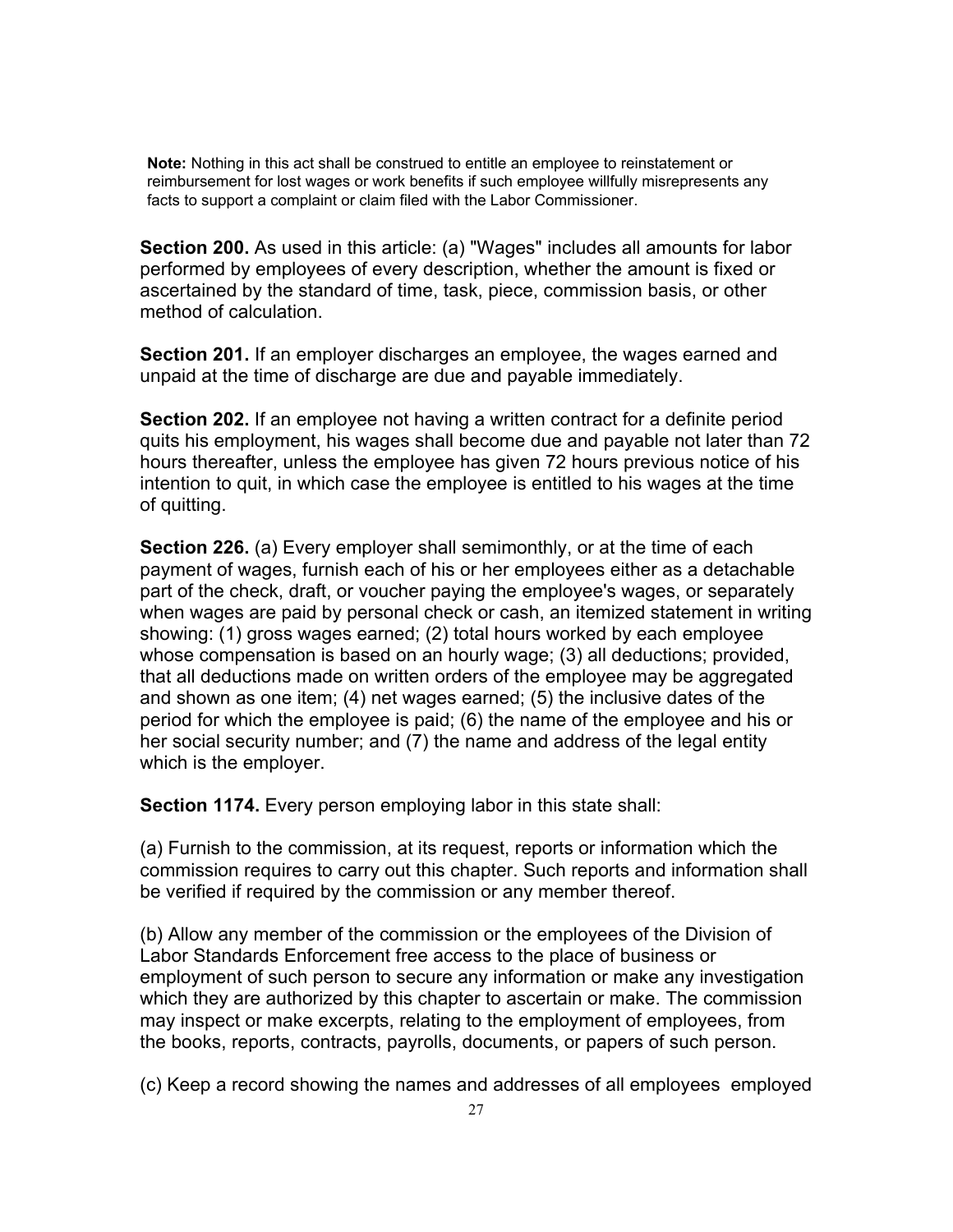and the ages of all minors.

(d) Keep at a central location in the state or at the plants or establishments at which employees are employed, payroll records showing the hours worked daily by, and the wages paid to, employees employed at the respective plants or establishments, and which shall be kept in accordance with rules established for this purpose by the commission, but in any case shall be kept on file for not less than two years. (1937 ch. 90, 1945 ch.1431, 1972 ch. 1122, 1979 ch. 373, 1990 ch. 1379)

**Section 1191.** For any occupation in which a minimum wage has been established, the commission may issue to an employee who is mentally or physically handicapped, or both, a special license authorizing the employment of the licensee for a period not to exceed one year from date of issue, at a wage less than the legal minimum wage. The commission shall fix a special minimum wage for the licensee. Such license may be renewed on a yearly basis.

**Section 1191.5.** Notwithstanding the provisions of Section 1191, the commission may issue a special license to a nonprofit organization such as a sheltered workshop or rehabilitation facility to permit the employment of employees who have been determined by the commission to meet the requirements in Section 1191 without requiring individual licenses of such employees. The commission shall fix a special minimum wage for such employees. The special license for the nonprofit corporation shall be renewed on a yearly basis, or more frequently as determined by the commission.

**Section 1199.** Every employer or other person acting either individually or as an officer, agent, or employee of another person is guilty of a misdemeanor and is punishable by a fine of not less than one hundred dollars (\$100) or by imprisonment for not less than 30 days, or by both, who does any of the following:

(a) Requires or causes any employee to work for longer hours than those fixed, or under conditions of labor prohibited by an order of the commission.

(b) Pays or causes to be paid to any employee a wage less than the minimum fixed by an order of the commission.

(c) Violates or refuses or neglects to comply with any provision of this chapter or any order or ruling of the commission.

## **Section 1391.2.**

(a) Notwithstanding Sections 1391 and 1391.1, any minor under 18 years of age